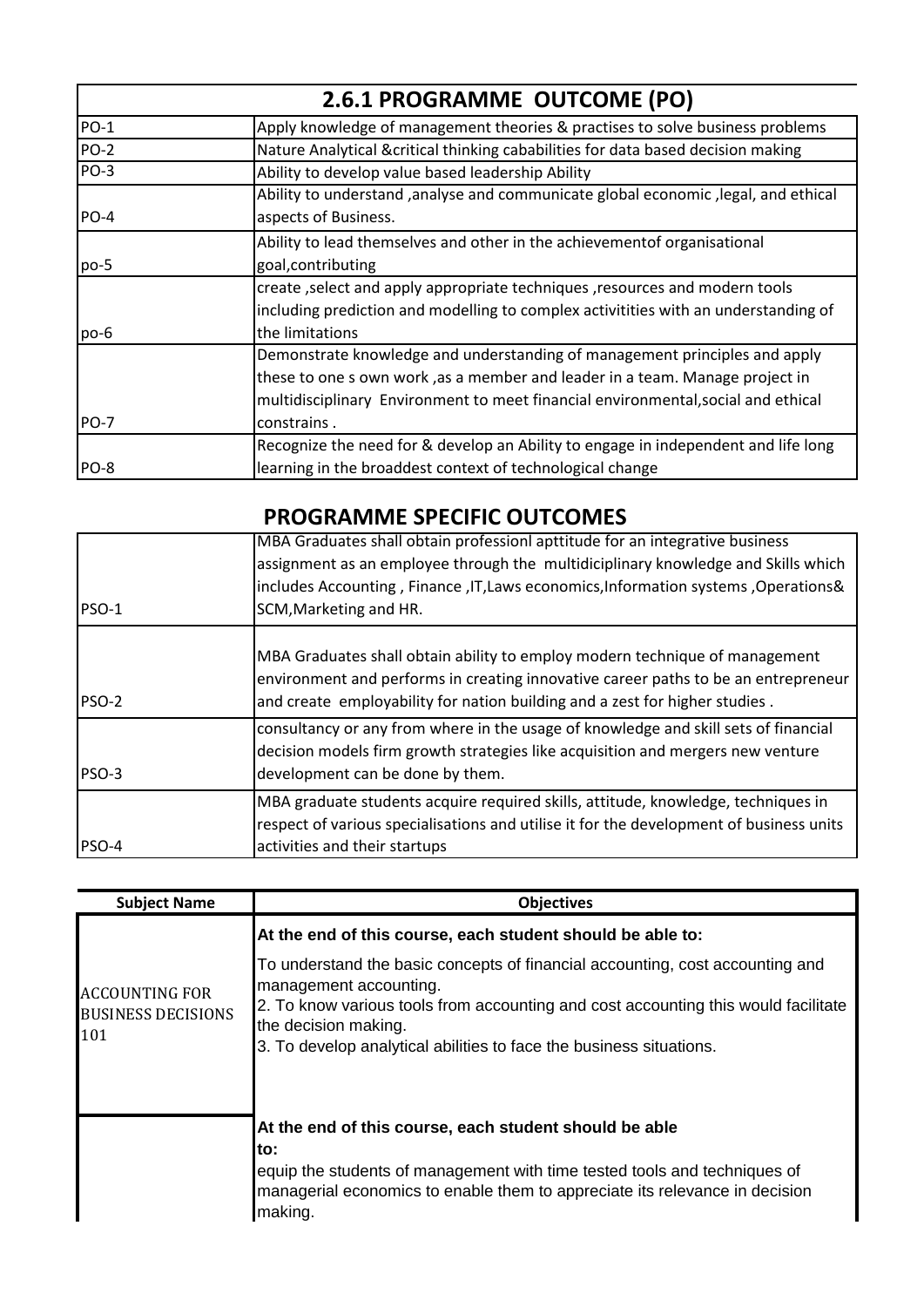| <b>Economic Analysis for</b><br>business Decision 102 | To explore the economics of information and network industries and to equip<br>students with an understanding of how economics affect the business strategy of<br>companies in these industries.                                                                                                                                                                                                                       |
|-------------------------------------------------------|------------------------------------------------------------------------------------------------------------------------------------------------------------------------------------------------------------------------------------------------------------------------------------------------------------------------------------------------------------------------------------------------------------------------|
|                                                       | To develop economic way of thinking in dealing with practical business problems<br>and challenges                                                                                                                                                                                                                                                                                                                      |
| Legal Aspect of<br><b>Business 103</b>                | At the end of this course, each student should be able to:<br>CO <sub>1</sub><br>To acquaint students with general business law issues to help become more<br>informed, sensitive and effective business leaders.                                                                                                                                                                                                      |
|                                                       | CO <sub>2</sub><br>To provide the students with an understanding of fundamental legal issues<br>pertaining to the business world to enhance their ability to manage businesses<br>effectively.                                                                                                                                                                                                                         |
|                                                       | At the end of this course, each student should be able to                                                                                                                                                                                                                                                                                                                                                              |
|                                                       | CO1. To understand the concept and process of business research in business                                                                                                                                                                                                                                                                                                                                            |
| <b>Business Research</b><br>Method 104                | environment.<br>CO2. To know the use of tools and techniques for exploratory, conclusive and causal<br>research.                                                                                                                                                                                                                                                                                                       |
|                                                       | CO3To understand the concept of measurement in empirical systems.                                                                                                                                                                                                                                                                                                                                                      |
|                                                       | At the end of this course, each student should be able to<br>CO1. To gain a solid understanding of human behavior in the workplace from an<br>individual, group, and organizational perspective                                                                                                                                                                                                                        |
| Organisational                                        | CO2. To obtain frameworks and tools to effectively analyze and approach various<br>Organization situations                                                                                                                                                                                                                                                                                                             |
| Behavoiur(105)                                        | CO3 .To reflect upon your own beliefs, assumptions, and behaviors with respect<br>to how individuals, groups, and organizations act in order to expand your options<br>of approaches and increase your own effectiveness.                                                                                                                                                                                              |
|                                                       | At the end of this course, each student should be able                                                                                                                                                                                                                                                                                                                                                                 |
| <b>Basics of Marketing</b><br>(106)                   | to:<br>CO1. To introduce marketing as a business function and a philosophy<br>problem.<br>CO2. To emphasize importance of understanding external environment in<br>marketing decision making<br>CO3. To expose students to a systematic frame work of marketing<br>&implementations and to highlight need for different marketing approaches for<br>services, goods, and for household consumers, organizationalbuyers |
|                                                       |                                                                                                                                                                                                                                                                                                                                                                                                                        |
|                                                       | At the end of this course, each student should be able to<br>CO1. To explain the various concepts of management<br>CO2. To make the students understand the contemporary management practices                                                                                                                                                                                                                          |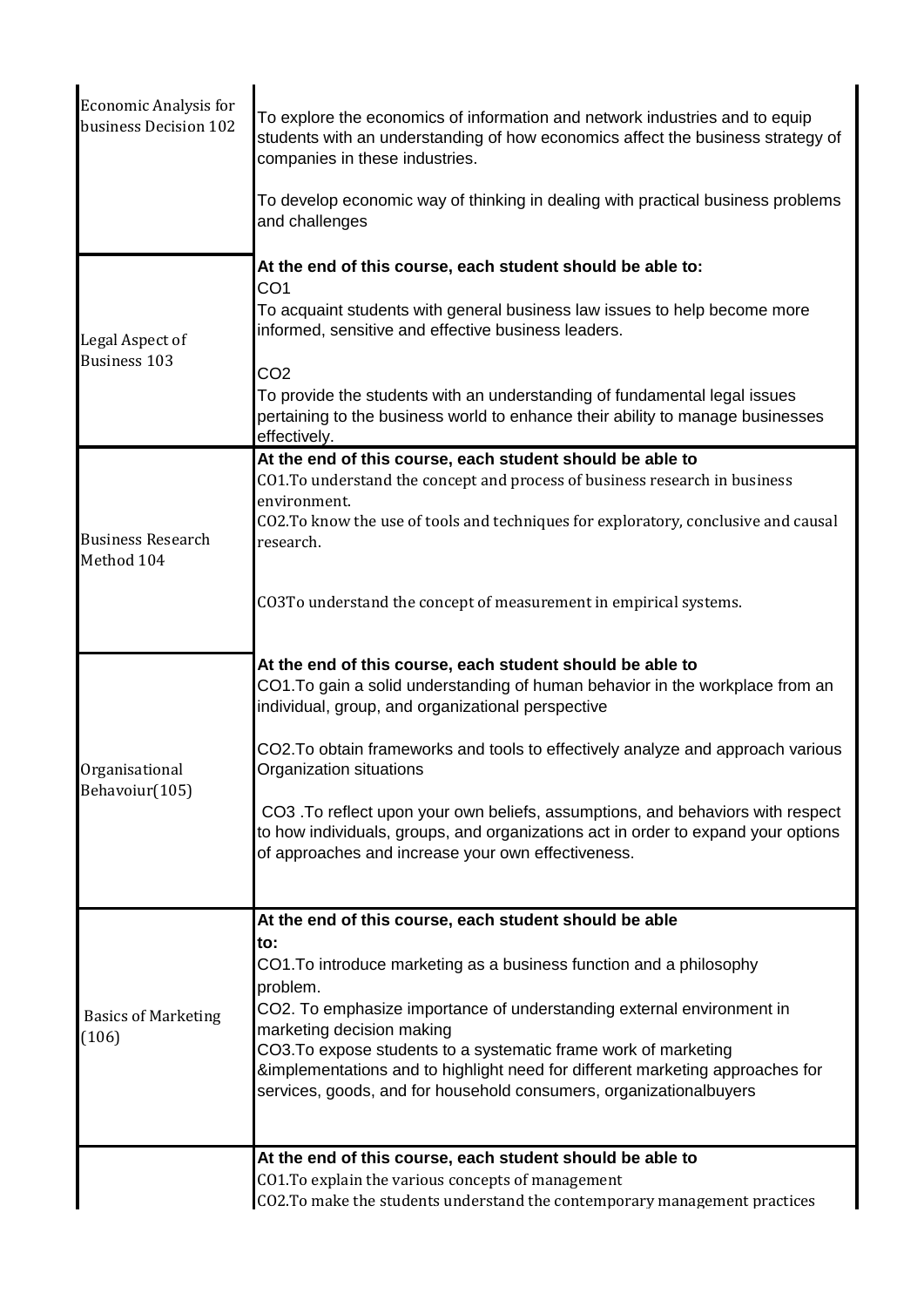| Management<br>Fundamentals (107)                     | CO3To highlight professional challenges that managers face in various organization<br>CO4.<br>To enable the students to appreciate the emerging ideas and practices in the field of<br>management                                                                                                                                                                                                                                                                                                                                                                                                                                                                                                                                       |
|------------------------------------------------------|-----------------------------------------------------------------------------------------------------------------------------------------------------------------------------------------------------------------------------------------------------------------------------------------------------------------------------------------------------------------------------------------------------------------------------------------------------------------------------------------------------------------------------------------------------------------------------------------------------------------------------------------------------------------------------------------------------------------------------------------|
| <b>Business</b><br><b>Communication Lab</b><br>(108) | At the end of this course, each student should be able to:<br>CO1. To acquaint the students with fundamentals of communication and help<br>them to transform their communication abilities.<br>CO2. To help the students to acquire some of the necessary skills to handle day-to-<br>day managerial responsibilities, such as - making speeches, controlling one-to-<br>one communication, enriching group activities and processes, giving effective<br>presentations, writing letters, memos, minutes, reports and advertising, and<br>maintaining one's poise in private and in public.<br>CO3To build the students' confidence and to enhance competitiveness by<br>projecting a positive image of themselves and of their future. |
| MS Excel & Advanced<br>Excel Lab(109)                | At the end of this course, each student should be able to:<br>CO1. To familiarize Students with basic to intermediate skills for using Excel in the<br>classroom vis-à-vis Business Applications<br>CO2. To provide students hands on experience on MS Excel Utilities<br>CO3. To gain proficiency in creating solutions for Data Management and<br>Reporting                                                                                                                                                                                                                                                                                                                                                                           |
| Selling & Negotiating<br>Skills Lab (110)            | At the end of this course, each student should be able to:<br>CO1. To imbibe in the students, critical sales competencies that drives buying<br>decisions<br>CO2. To give insights into how to boost individual and organizational productivity<br>through effective sales lead management.<br>CO3. To introduce basic theoretical principles and practical steps in the<br>negotiating process                                                                                                                                                                                                                                                                                                                                         |
| Leadership Lab(112)                                  | At the end of this course, each student should be able to:<br>CO1To give students understanding of good Leadership Behaviours and gaining<br>insight into their Patterns, Beliefs and Attitude<br>CO2. To give students hands on experience in Empowering, Motivating and<br>Inspiring Others and Leading by Example                                                                                                                                                                                                                                                                                                                                                                                                                    |
| Personality                                          | At the end of this course, each student should be able to:<br>CO1. To develop an orientation towards business etiquettes and the proper<br>etiquette practices for different business scenarios                                                                                                                                                                                                                                                                                                                                                                                                                                                                                                                                         |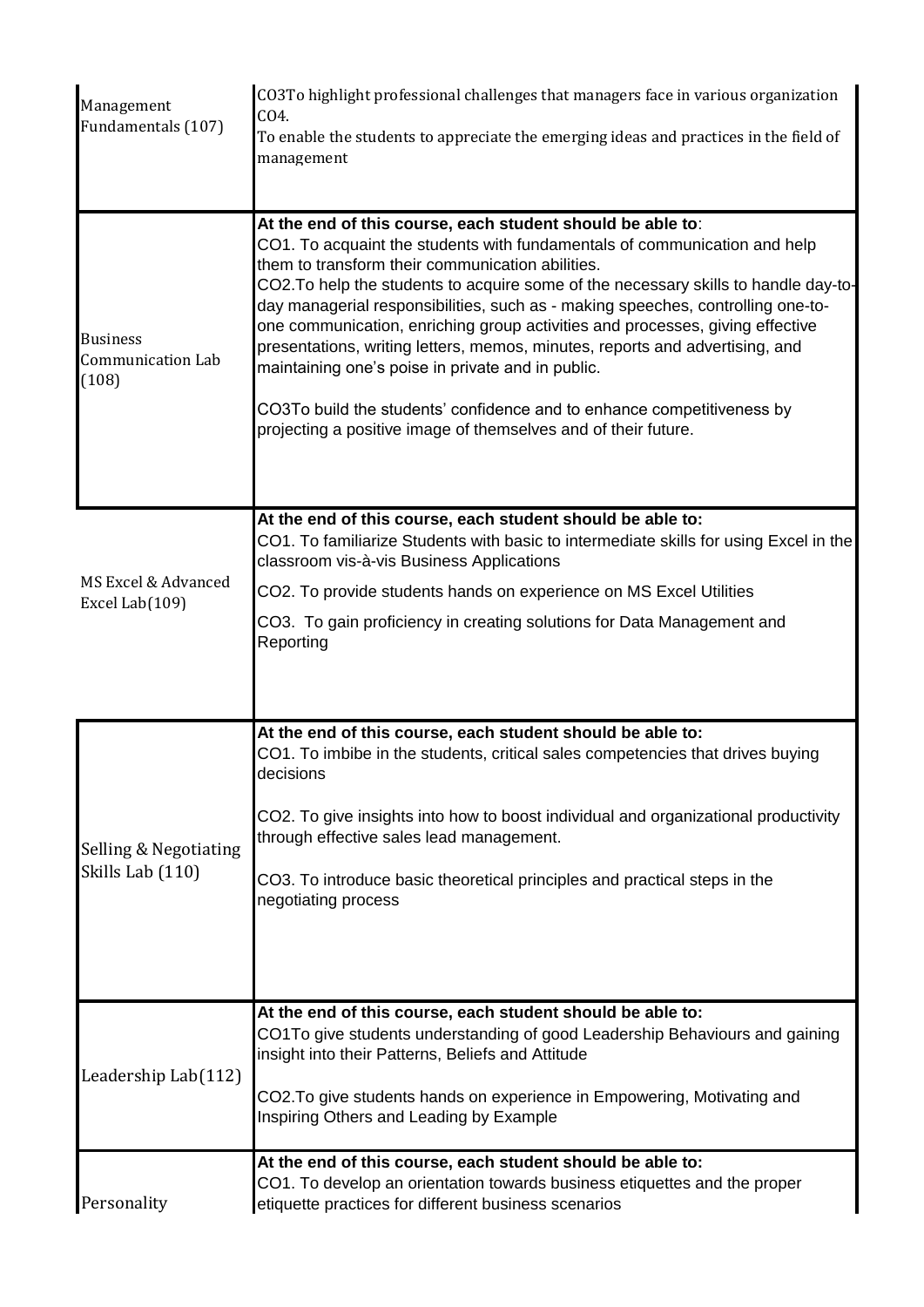| Development Lab<br>(113)                    | CO2. To learn the etiquette requirements for meetings, entertaining, telephone,<br>and Internet business interractions scenarios                                                                                                                                                                                                                                         |
|---------------------------------------------|--------------------------------------------------------------------------------------------------------------------------------------------------------------------------------------------------------------------------------------------------------------------------------------------------------------------------------------------------------------------------|
| Foreign Language-<br>1Lab(114)              | CO3. To minimize nervousness while in social situations.<br>At the end of this course, each student should be able to:<br>CO1. To provide the student with a Foreign Language Skill to manage basic oral<br>and written communication<br>CO2. To build a basic vocabulary in the selected Foreign Language<br>At the end of this course, each student should be able to: |
| Enterprise Analysis -<br>Desk Research(115) | CO1. To acquaint students with basic aspects of an Enterprise.<br>CO2. To guide the students in analyzing an Enterprise w.r.t a set of basic<br>parameters<br>CO3. To help the students assimilate basic jargon and its meaning w.r.t. Enterprise<br>Analysis.                                                                                                           |
|                                             | <b>Semester II</b>                                                                                                                                                                                                                                                                                                                                                       |
| <b>MARKETING</b><br>MANAGEMENT (201)        | At the end of this course, each student should be able to:<br>CO1. To introduce the concept of Marketing Mix as a framework for Marketing<br>Decision making.<br>CO2. To emphasize the need, importance and process of Marketing Planning<br>and Control.<br>CO3. To sensitize the students to the dynamic nature of Marketing Function.                                 |
| <b>Financial Management</b><br>(202)        | At the end of this course, each student should be able to:<br>CO1. To understand various concepts related to financial management.<br>CO2. To study in detail, various tools and techniques in the area of finance.<br>CO3. To develop the analytical skills this would facilitate the decision making in<br><b>Business situations.</b>                                 |
| Human Resource<br>Management (203)          | At the end of this course, each student should be able to:<br>CO1. To understand the role of HRM in an organization<br>CO2. To learn to gain competitive advantage through people<br>CO3. To learn to study and design HRM system                                                                                                                                        |
|                                             | At the end of this course, each student should be able to:                                                                                                                                                                                                                                                                                                               |
|                                             | CO1.To understand role of quantitative techniques in managerial decision making.                                                                                                                                                                                                                                                                                         |
| <b>Decision Science</b><br>(204)            | CO2. To understand process of decision problem formulation.<br>CO3. To understand applications of various quantitative techniques in managerial<br>settings.                                                                                                                                                                                                             |
|                                             | At the end of this course, each student should be able to                                                                                                                                                                                                                                                                                                                |
|                                             | CO1. To develop an understanding of the strategic importance of Operations &<br>SCM and how it can provide a competitive advantage in the marketplace                                                                                                                                                                                                                    |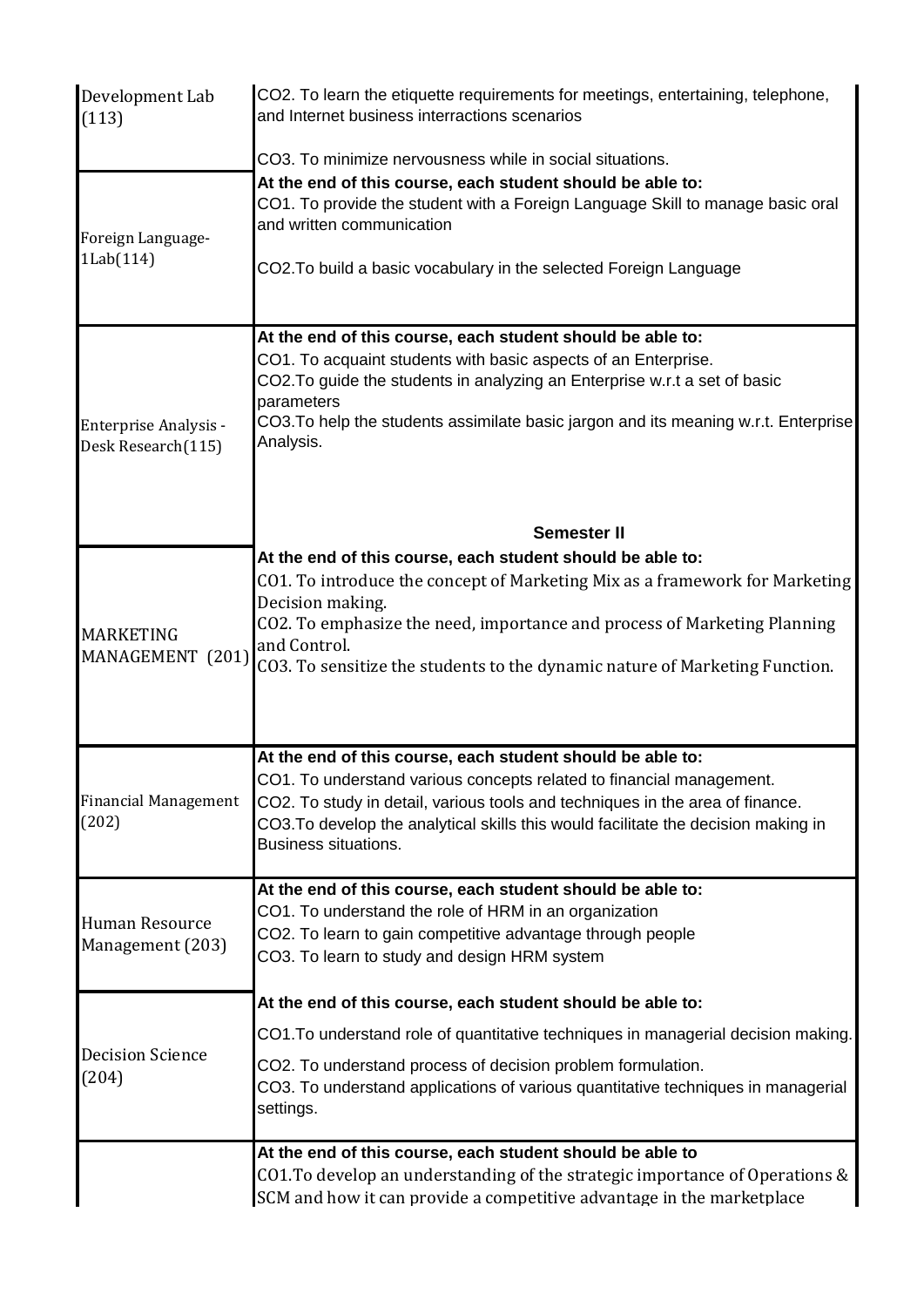| Operations and<br><b>Supply Chain</b><br>Management (205)                        | CO2. To understand the relationship between Operations & SCM and other<br>business functions, such as Marketing, Finance, Accounting, and Human<br>Resources.<br>CO3. To develop knowledge of the issues related to designing and managing<br>Operations & SCM and the techniques to do so.                                                                                                                                                                                 |
|----------------------------------------------------------------------------------|-----------------------------------------------------------------------------------------------------------------------------------------------------------------------------------------------------------------------------------------------------------------------------------------------------------------------------------------------------------------------------------------------------------------------------------------------------------------------------|
| Management<br><b>Information Systems</b><br>(206)                                | At the end of this course, each student should be able to<br>CO1. To develop conceptual understanding about latest developments in the field of<br>Information Technology and the impact of I.T. in managing a business<br>CO2. To learn to use Information Technology to gain competitive advantage in<br>business<br>CO3. To learn from, with a view to emulate, entrepreneurial ventures in e-<br>Commerce and m-Commerce                                                |
| Emotional<br>Intelligence and<br>Managerial<br><b>Effectiveness Lab</b><br>(207) | At the end of this course, each student should be able to:<br>CO1. To equip students with individual and group learning methods<br>CO2. To understand intelligence and develop emotional competence<br>CO3.o develop understanding and competence for personal and managerial<br>effectiveness.                                                                                                                                                                             |
| <b>Statistical Software Lab</b><br>(208)                                         | At the end of this course, each student should be able to:<br>CO1. To give an overview of the capabilities of popular statistical software<br>packages.<br>CO2. To train students in handling data files and carry out basics statistical<br>analysis.<br>CO3. To give hands on experience about basic hypothesis testing using t tests,<br>Chi Square tests and ANOVA.<br>CO4. To train students in using advanced tools such as regressions, MDS,<br>Factor Analysis etc. |
| MS Project Lab (209)                                                             | At the end of this course, each student should be able to:<br>CO1. To understand basics of project management and learn how to use MS<br>Project 2007 to: Create a New Project<br><b>Build Tasks</b><br>CO2. To understand use of MS Project 2007 to track Project Progress                                                                                                                                                                                                 |
| Life Skills(210)                                                                 | At the end of this course, each student should be able to:<br>CO1. To encourage students to develop and use balanced self-determined<br>Behavior.<br>CO2. To help students in enhancing self, increasing life satisfaction and Improving<br>relationships with others.<br>CO3. To develop new ability to practice new problem solving skills in group and<br>use these skills in personal life.                                                                             |

|                                | JEIIIESLEI III                                                                                                                                                                                                                                                                                                                                                       |
|--------------------------------|----------------------------------------------------------------------------------------------------------------------------------------------------------------------------------------------------------------------------------------------------------------------------------------------------------------------------------------------------------------------|
| Strategic Management (<br>301) | At the end of this course, each student should be able to:<br>CO1. To expose participants to various perspectives and concepts in the field of<br>Strategic Management<br>CO2. To help participants develop skills for applying these concepts to the<br>solution of business problems<br>CO3. To help students master the analytical tools of strategic management. |

## **Semester III**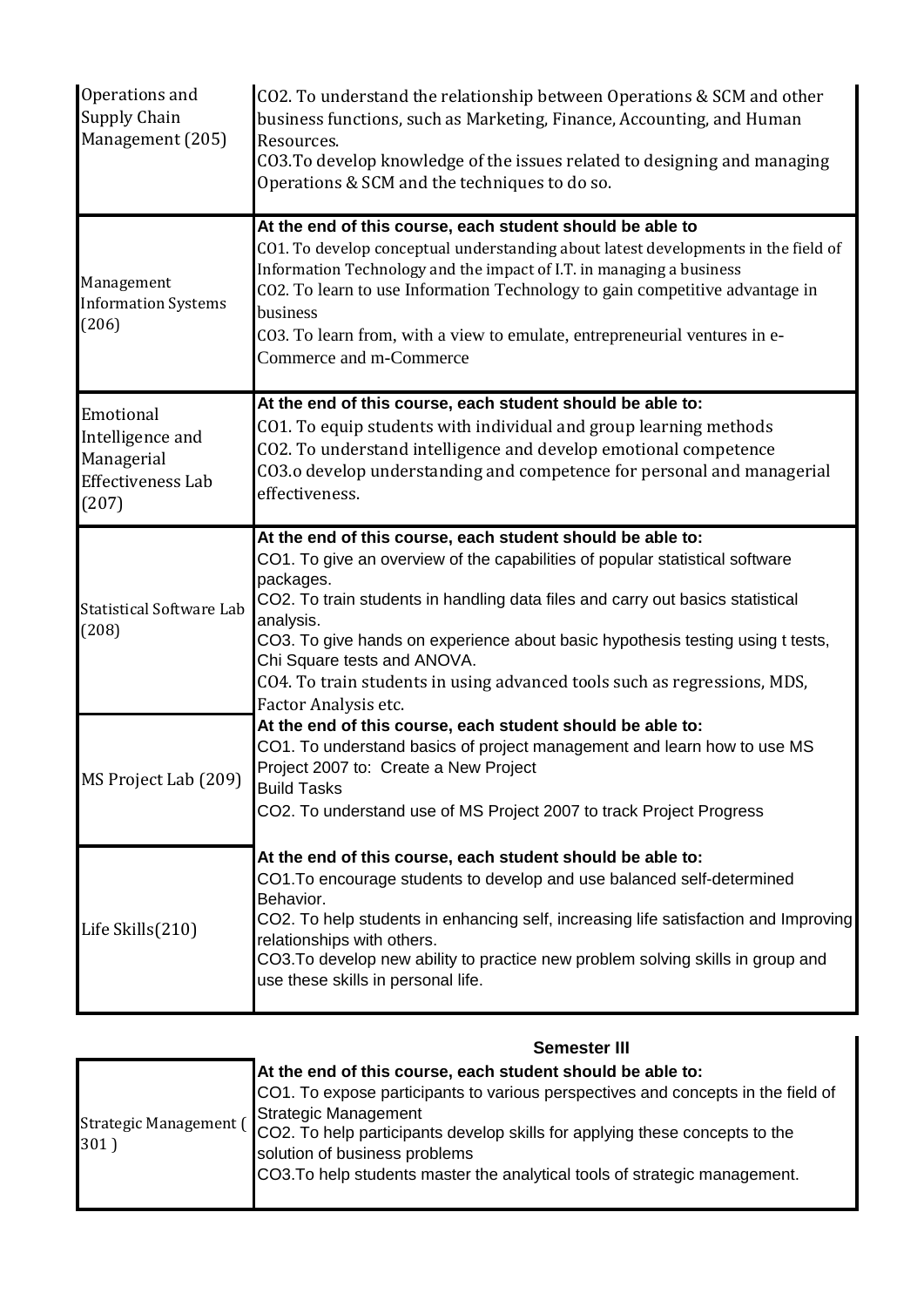| Management 302                                      | At the end of this course, each student should be able to:<br>CO1. To acquaint the students with a perspective of different facets of<br>management of an enterprise<br>Enterprise Performance CO2. To provide inputs with reference to the Investment Decisions along with the<br>techniques for those decisions<br>CO3. To inculcate the evaluation parameters of enterprise in terms of expenses,<br>control systems and pricing                                                                                                        |
|-----------------------------------------------------|--------------------------------------------------------------------------------------------------------------------------------------------------------------------------------------------------------------------------------------------------------------------------------------------------------------------------------------------------------------------------------------------------------------------------------------------------------------------------------------------------------------------------------------------|
| <b>Startup and New</b><br>Venture Management<br>303 | At the end of this course, each student should be able to:<br>CO1. To instill a spirit of entrepreneurship among the student participants.<br>CO2. To provide an overview of the competences needed to become an<br>entrepreneur<br>CO3. To give insights into the Management of Small Family Business                                                                                                                                                                                                                                     |
| Summer Internship<br>Project 304                    | At the end of this course, each student should be able to:<br>CO1. To offer the opportunity for the young students to acquire on job the skills,<br>knowledge, attitudes, and perceptions along with the experience needed to<br>constitute a professional identity.<br>CO2. To provide means to immerse students in actual supervised professional<br>experiences.<br>CO3. To give an insight into the working of the real organizations.<br>CO4. To gain deeper understanding in specific functional areas.                              |
| Contemporary<br>Marketing Research<br>305           | At the end of this course, each student should be able to:<br>CO1. To highlight the importance of understanding consumer behavior in<br>Marketing.<br>CO2. To design and produce, evaluate a research proposal & understand the<br>quality of research studies.<br>CO3. To learn the basic skills to conduct professional marketing research.                                                                                                                                                                                              |
| <b>Consumer Behaviour</b><br>306                    | At the end of this course, each student should be able to:<br>CO1. To instill a spirit of entrepreneurship among the student participants.<br>CO2. To study the environmental and individual influences on consumers<br>CO3. To understand consumer behavior in Indian context.                                                                                                                                                                                                                                                            |
| <b>Integrated Marketing</b><br>Communications(307)  | At the end of this course, each student should be able to:<br>CO1. To provide an overview of the range of tools available for Marketing<br>Communications<br>CO2. To provide an understanding of the basic principles of planning and<br>execution in Marketing Communications.<br>CO3To acquaint the students with concepts and techniques in the application for<br>developing and designing an effective advertising and sales promotion program.<br>CO4To sensitize students to the various facets of advertising, public relation and |
| Technology<br>Management                            | At the end of this course, each student should be able to:<br>CO1. To highlight the role of technology and innovation as drivers of value and<br>competitive advantage.<br>CO2. To provide conceptual foundations in managing innovation and technology.                                                                                                                                                                                                                                                                                   |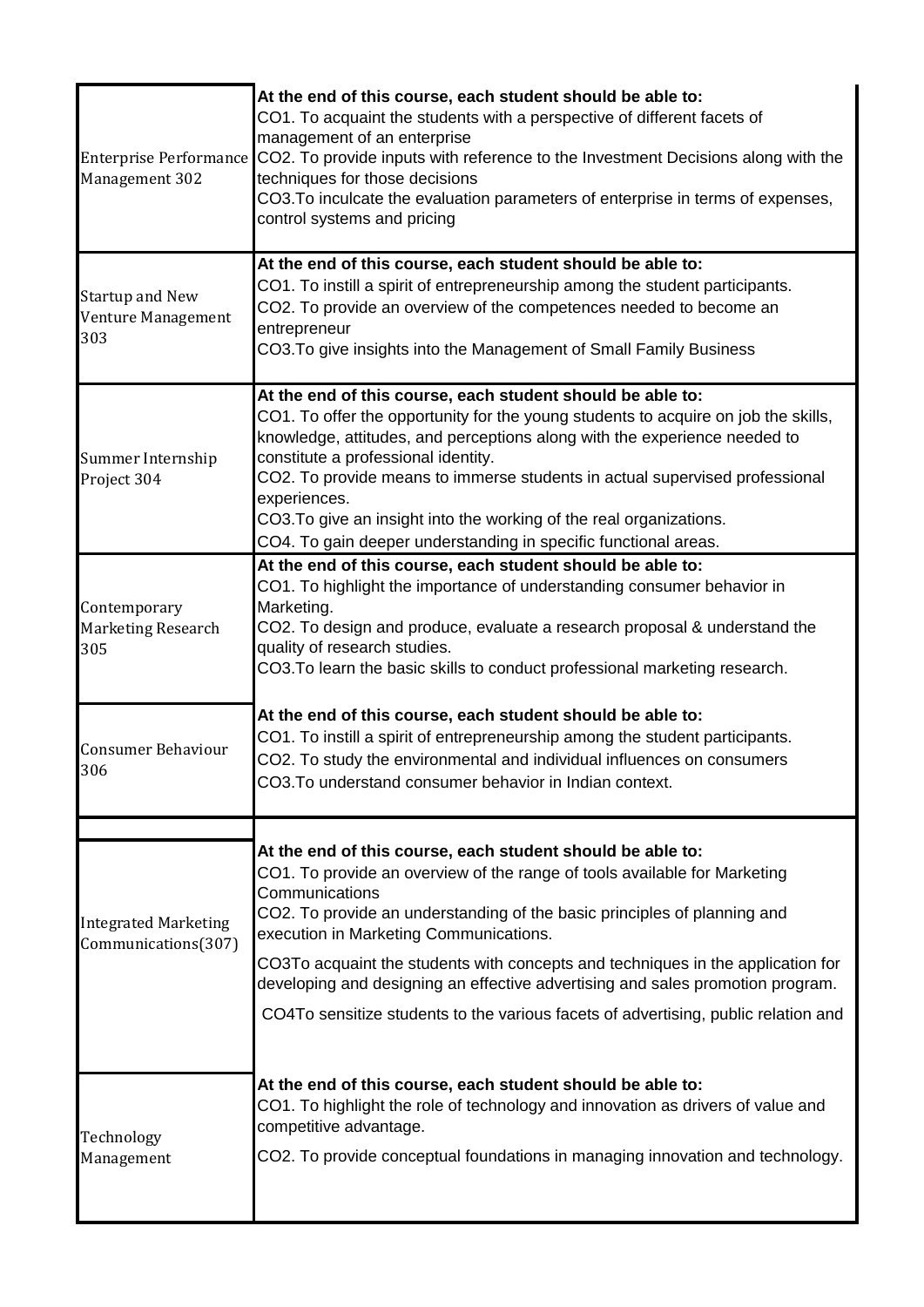| Six Sigma 3120PE                                             | At the end of this course, each student should be able to:<br>CO1. To provide a comprehensive understanding of six sigma<br>CO2. introduce the six sigma methodology and philosophy<br>CO3. To learn how to manage change and sustain benefits<br>CO4. To learn how to listen and map customer requirements                                                                                                                |
|--------------------------------------------------------------|----------------------------------------------------------------------------------------------------------------------------------------------------------------------------------------------------------------------------------------------------------------------------------------------------------------------------------------------------------------------------------------------------------------------------|
| Designing Operations<br>Systems 3130PE                       | At the end of this course, each student should be able to:<br>CO1. To give an overview of the various process options in Manufacturing and<br>Services.<br>CO2. To give insights into factors that influence process choice.<br>CO3. To impart fundamental concepts in Job Design and Work Measurement.                                                                                                                    |
| <b>Project Management</b><br>3150PE                          | At the end of this course, each student should be able to:<br>CO1. To make the students understand rationale behind labour laws<br>CO2. To equip students with important provisions of various labour laws<br>CO3. To sensitize the students to complexities of project management.                                                                                                                                        |
| Labour & Social<br>Security Laws 305HR                       | At the end of this course, each student should be able to:<br>CO1. To provide a comprehensive understanding of six sigma<br>CO2. introduce the six sigma methodology and philosophy<br>CO3. To give students insight into the implementation of labour laws.                                                                                                                                                               |
| Human Resource<br>Accounting &<br>Compensation<br>Management | At the end of this course, each student should be able to:<br>CO1. To orient the students with the concepts related to human resource<br>accounting & compensation management.<br>CO2. To facilitate learning related to human resource accounting & compensation<br>management for employees.                                                                                                                             |
| Managing for<br>Sustainability (401)                         | At the end of this course, each student should be able to:<br>CO1. Apply general ethical principles to particular cases or practices in<br>CO2. Think independently and rationally about contemporary moral<br>CO3. Recognize the complexity of problems in practical ethics.<br>CO4. Demonstrate how general concepts of governance apply in a given<br>situation or given circumstances.                                 |
| Dissertation (402)                                           | At the end of this course, each student should be able to:<br>CO1. To offer the opportunity for the young students to acquire on job the skills,<br>knowledge, attitudes, and perceptions along with the experience needed to<br>constitute a professional identity.<br>CO2. To provide means to immerse students in actual supervised professional<br>experiences<br>CO3. To gain deeper understanding in specific areas. |
|                                                              | At the end of this course, each student should be able to:                                                                                                                                                                                                                                                                                                                                                                 |
| <b>Services Marketing</b>                                    | CO1. To emphasize the significance of services marketing in the global economy.<br>CO2. To make the students understand the deeper aspects of successful services                                                                                                                                                                                                                                                          |
| (403)                                                        | marketing.                                                                                                                                                                                                                                                                                                                                                                                                                 |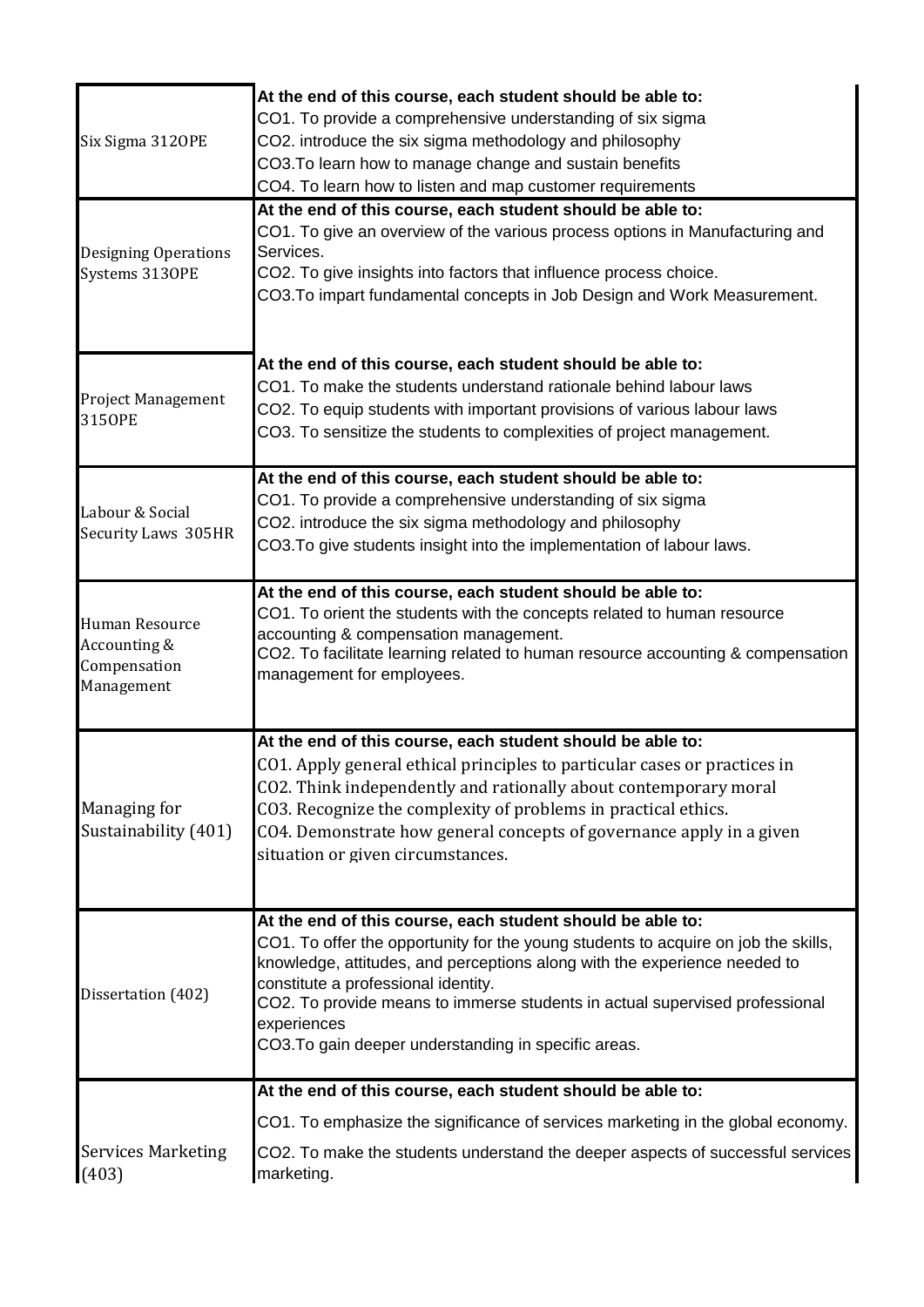|                                                 | CO3. To provide insights to the challenges and opportunities in services<br>marketing.                                                                                                                                                                                                                                                                                                              |
|-------------------------------------------------|-----------------------------------------------------------------------------------------------------------------------------------------------------------------------------------------------------------------------------------------------------------------------------------------------------------------------------------------------------------------------------------------------------|
| Sales & Distribution<br>Management (404)        | At the end of this course, each student should be able to:<br>CO1. To provide foundations in components of sales and distribution<br>management.<br>CO2. To introduce various facets of the job of a sales manager.<br>CO3. To focus on decision making aspects and implementation of decisions in<br>sales and distribution management.                                                            |
| <b>Retail Marketing</b><br>(405)                | At the end of this course, each student should be able to<br>CO1. To provide insights into all functional areas of retailing.<br>CO2. To give an account of essential principles of retailing.<br>CO3. To give a perspective of the Indian retailing scenario.                                                                                                                                      |
| Rural Marketing (406)                           | At the end of this course, each student should be able to<br>CO1. To understand rural aspects of marketing<br>CO2. To learn nuances of rural markets to design effective strategies<br>CO3. To enhance deeper understanding of rural consumer behavior                                                                                                                                              |
| <b>Service Operations</b><br>Management (407)   | At the end of this course, each student should be able to:<br>CO1. To acquaint the students with the service operations strategy aspects.<br>CO2. To provide students with the concepts and tools necessary to effectively<br>manage field service operations.<br>CO3. To familiarize the students with the concepts of CRM and role of IT in<br>managing service operations.                       |
| <b>International Marketing</b><br>(408)         | At the end of this course, each student should be able to:<br>CO1. To make the students understand the concept and techniques of<br>international marketing.<br>CO2. To train the students to develop plans and marketing strategies for entering<br>into international markets and managing overseas operations.                                                                                   |
| Export<br>Documentation and<br>Procedures (409) | At the end of this course, each student should be able to:<br>CO1. To familiarize students with policy, procedures and documentation relating<br>to foreign trade operations.<br>CO2. To provide a review of the main documents involved in export order<br>processing.                                                                                                                             |
| <b>Marketing Strategy</b><br>(410)              | At the end of this course, each student should be able to:<br>CO1. To introduce a systematic understanding of marketing strategy and decision<br>making in dynamic marketing environment.<br>CO2. To understand and apply the STP of marketing (segmentation, targeting,<br>positioning).<br>CO3. To understand and appreciate the concept of marketing strategy formulation<br>and implementation. |
|                                                 | At the end of this course, each student should be able to:<br>CO1. To study scientific and data based developments that assist marketing<br>professionals in arriving at cost effective marketing strategies                                                                                                                                                                                        |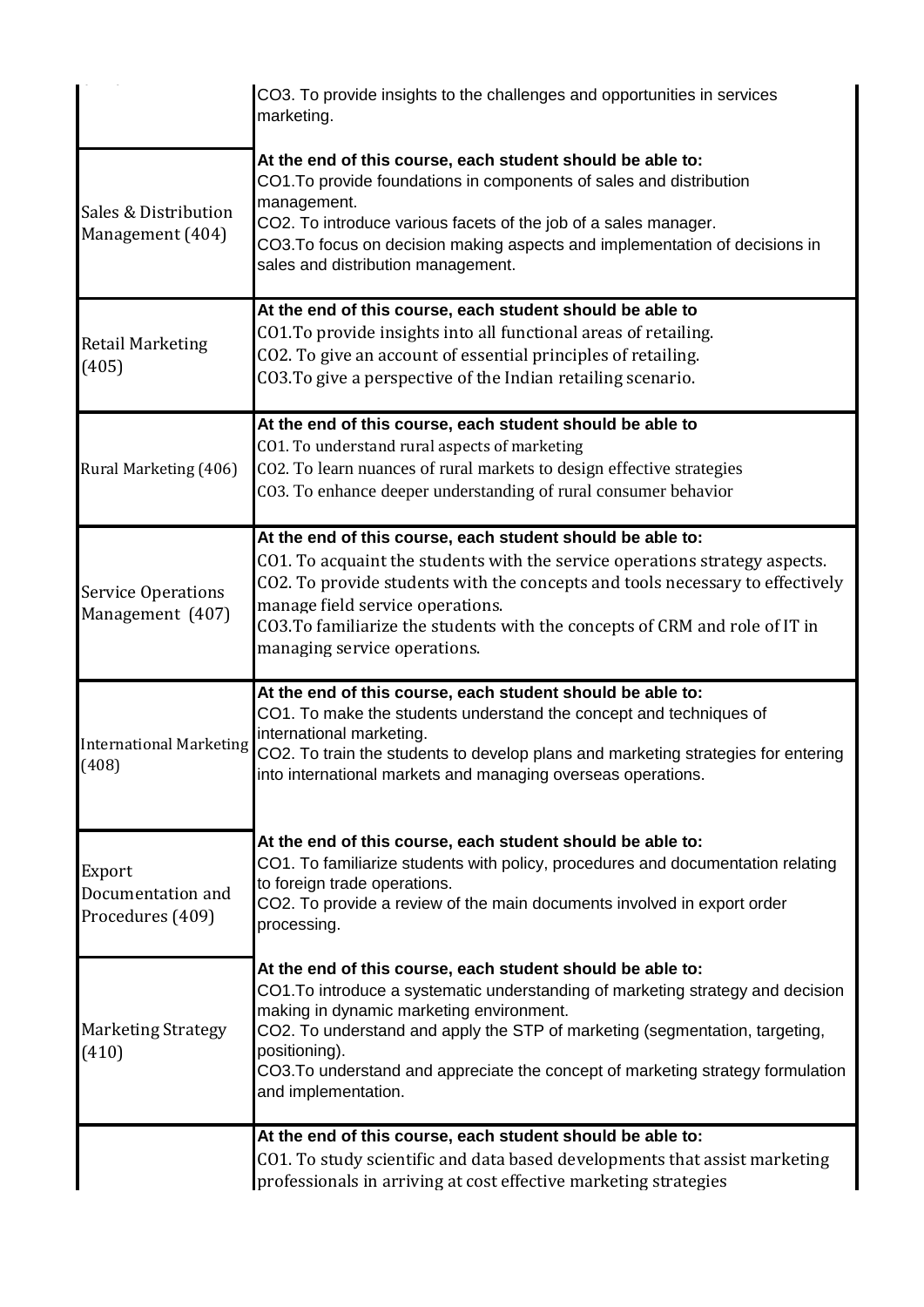| <b>Marketing Decision</b><br>Models (411MKT)                                       | CO2. To analyze the important developments in marketing theory to<br>understand and control markets effectively                                                                                                                                                                                                                                                                                                                             |
|------------------------------------------------------------------------------------|---------------------------------------------------------------------------------------------------------------------------------------------------------------------------------------------------------------------------------------------------------------------------------------------------------------------------------------------------------------------------------------------------------------------------------------------|
| Marketing of High<br><b>Technology Products</b><br>(412MKT)                        | At the end of this course, each student should be able to:<br>CO1. TTo provide students with the concepts and tools necessary to effectively<br>market a high technology product.<br>CO2. To help the students learn the marketing mix aspect of marketing high<br>technology products.                                                                                                                                                     |
| E Marketing and<br>Analytics (413MKT)                                              | At the end of this course, each student should be able to:<br>CO1. To contextualize marketing concepts in electronic marketing and marketing<br>analytics context.<br>CO2. To give insights into various aspects of E Marketing and analytics from the<br>perspective of creating Customer Value.<br>CO3. To provide insights to the challenges and opportunities in services<br>marketing.                                                 |
| Marketing to<br><b>Emerging Markets &amp;</b><br>Bottom of the<br>Pyramid (414MKT) | At the end of this course, each student should be able to:<br>CO1. To understand difference between emerging & developed markets<br>CO2. To understand opportunities & challenges in Emerging Markets in general &<br>Bottom Of the Pyramid (BOP) segment in particular<br>CO3. To provide a framework for marketing to BOP markets                                                                                                         |
| Marketing of<br>Financial Services - II<br>(415MKT)                                | At the end of this course, each student should be able to<br>CO1. To equip young managers with the knowledge of retail banking,<br>corporate banking and investment banking practices in India.<br>CO2. To familiarize the students to the requisite regulatory compliances in<br>Wealth Management industry.<br>CO3. To make the student understand the Risk-Return principle and its<br>practical use in marketing of financial services. |
| <b>Cross Cultural</b><br><b>Relationship Marketing</b><br>(416MKT)                 | At the end of this course, each student should be able to<br>CO1. To help students understand the cultural aspects of relationships.<br>CO2. To emphasize the need for cultural adaptation in relationship development<br>and negotiations.                                                                                                                                                                                                 |
| <b>Indirect Taxation</b><br>$(403$ FIN)                                            | At the end of this course, each student should be able to:<br>CO1. To understand the basic concepts in various Indirect Tax Acts.<br>CO2. To understand procedural part of Indirect Taxes 3. To acquaint with<br>online filling of various Forms & Returns.<br>CO3. To acquaint with online filling of various Forms & Returns.                                                                                                             |
| <b>International Finance</b><br>$(404$ FIN)                                        | At the end of this course, each student should be able to:<br>CO1. To make students familiar with the operations in foreign exchange markets.<br>CO2. To sensitize students with complexities of managing finance of multinational<br>firm.                                                                                                                                                                                                 |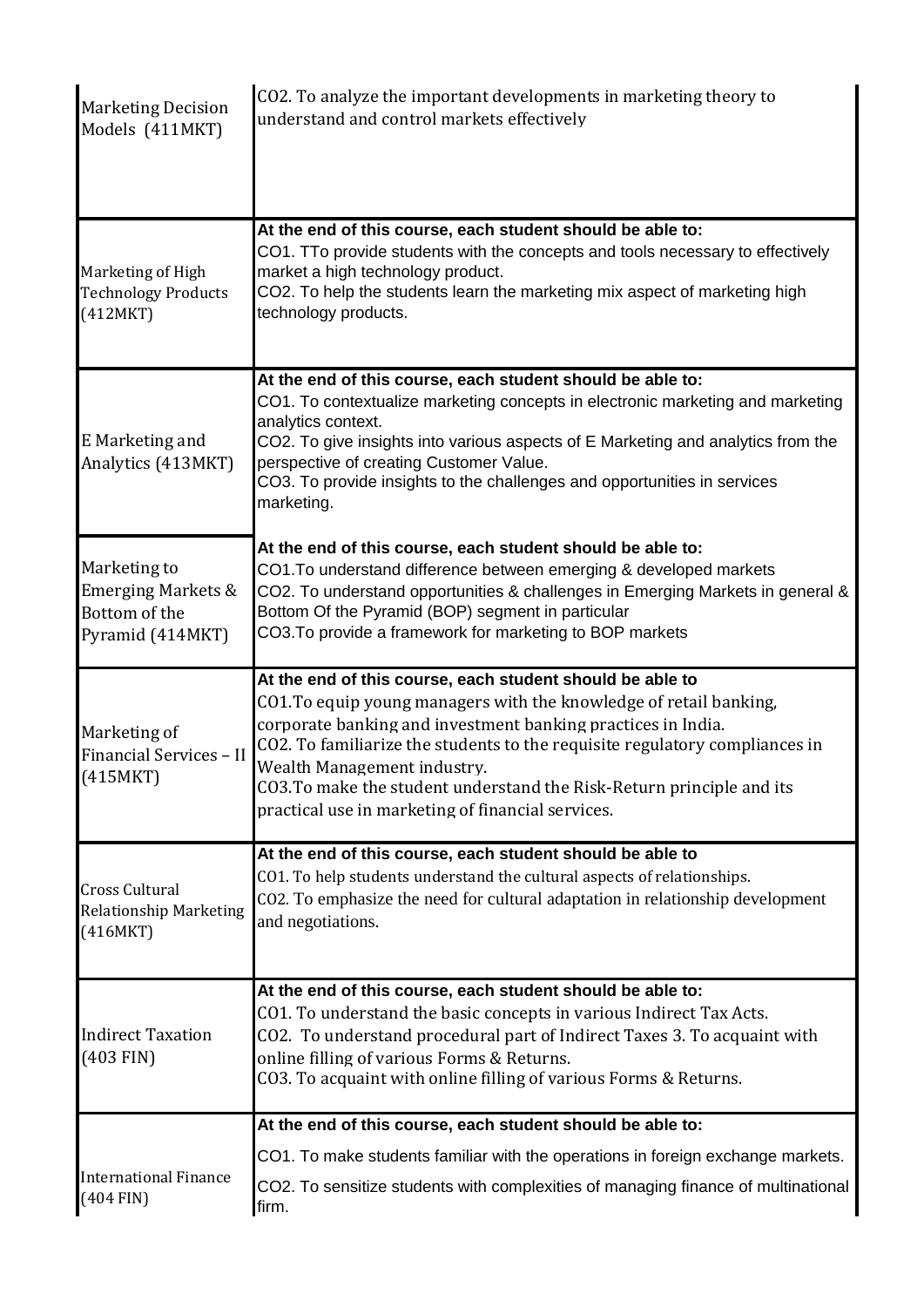| <b>Behavioral Finance</b><br><b>405 FIN</b>                       | At the end of this course, each student should be able to:<br>CO1. To provide an alternative framework for understanding financial market<br>behavior.<br>CO2. To highlight the basic theories and strategies that makes us aware of<br>behavioral finance and investing.                                  |
|-------------------------------------------------------------------|------------------------------------------------------------------------------------------------------------------------------------------------------------------------------------------------------------------------------------------------------------------------------------------------------------|
|                                                                   | At the end of this course, each student should be able to:                                                                                                                                                                                                                                                 |
| <b>Financial Modeling</b>                                         | CO1. To develop the ability to utilize the core functionality of excel in decision<br>framework to solve managerial problems in the finance functions of the business.                                                                                                                                     |
| using Excel 406 FIN                                               | CO2. To master modeling techniques to eliminate the substantial risk of poor<br>spreadsheet coding.                                                                                                                                                                                                        |
|                                                                   | At the end of this course, each student should be able to:                                                                                                                                                                                                                                                 |
| <b>Financial Risk</b><br>Management 407 FIN                       | CO1. To understand what is risk and the basic concepts of modeling its<br>application for measuring and managing financial risks<br>CO2. To measure volatility in market prices, highlight Risk Management issues<br>in investments.                                                                       |
|                                                                   | At the end of this course, each student should be able to:                                                                                                                                                                                                                                                 |
| Online Trading of<br><b>Financial Assets 408</b><br><b>FIN</b>    | CO1. To understand how to do the trading of financial assets online.<br>CO2. To know practically the prerequisites of trading.<br>CO3. To analyze the securities using the MIS reports available online.                                                                                                   |
| <b>Banking Operations -</b><br><b>II 409 FIN</b>                  | At the end of this course, each student should be able to:<br>CO1. To get acquainted with the changed role of Banking post 1991 Reforms.<br>CO2. To know the lending and borrowing rates along with the various mandatory<br>reserves.<br>CO3. To know the procedural compliances by bank's functionality. |
|                                                                   | At the end of this course, each student should be able to:                                                                                                                                                                                                                                                 |
| <b>Wealth and Portfolio</b><br>Management 410 FIN                 | CO1. To understand the concept of Wealth Management<br>CO2. To understand the concept of Portfolio Management.<br>CO3. To understand various tools and methods of evaluating the portfolio.                                                                                                                |
|                                                                   | At the end of this course, each student should be able to<br>CO1. To analyze the fixed income securities markets and its implications for                                                                                                                                                                  |
| <b>Fixed Income</b><br>Securities & Technical<br>Analysis 411 FIN | investments.<br>CO2. To explain the market characteristics, instruments, selling techniques,<br>pricing and valuation issues with money market instruments.<br>CO3. To explain the specific features of the Indian Fixed Income Securities<br>Markets.                                                     |
|                                                                   | At the end of this course, each student should be able to<br>CO1. To equip young managers with the knowledge of emerging commodities<br>derivatives trading practices in India.                                                                                                                            |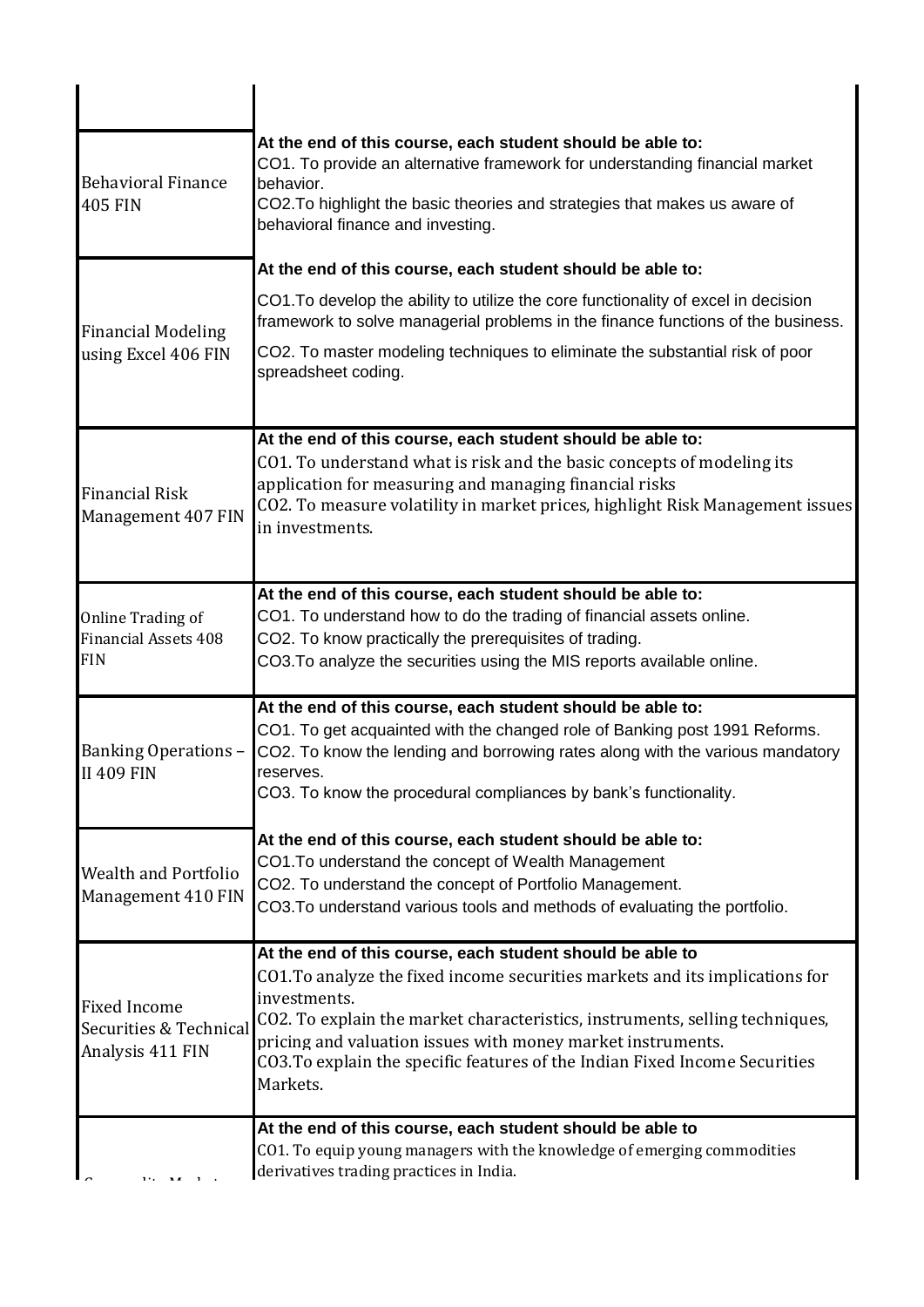| <b>Lommodity Markets</b><br>412 FIN                        | CO2. To explain the regulatory framework of these markets and domestic and<br>international historical developments in commodities market.<br>CO3. To highlight the importance of Commodity indices as an investment class.                                                                                                                                                                  |
|------------------------------------------------------------|----------------------------------------------------------------------------------------------------------------------------------------------------------------------------------------------------------------------------------------------------------------------------------------------------------------------------------------------------------------------------------------------|
| <b>Financing Rural</b><br>Development 413 FIN              | At the end of this course, each student should be able to:<br>CO1. To understand the need and importance of financing rural development.<br>CO2. To know the schemes floated by the Government of India and its scope.<br>CO3. To analyze the needs of rural businesses and its viability.                                                                                                   |
| Principles of Insurance<br><b>414 FIN</b>                  | At the end of this course, each student should be able to:<br>CO1. To understand the various operations involved in managing insurance.<br>CO2. To understand the pricing, financing and risk diversification strategies of<br>insurance companies                                                                                                                                           |
| Software Project<br>Management 403IT                       | At the end of this course, each student should be able to:<br>CO1. To understand different aspects of Software Project Management as an<br>important field of practice under IT Management<br>CO2. learn tools and techniques of Software Project Management<br>CO3. To understand importance of, and learning techniques to ensure, software<br>quality                                     |
| <b>Enterprise Resource</b><br>Planning 404IT               | At the end of this course, each student should be able to:<br>CO1. To acquire in-depth knowledge of ERP as a prime Application Software<br>product<br>CO2. To learn operational aspects of ERP implementation and support<br>CO3. To know features of important ERP modules                                                                                                                  |
| Web Designing &<br>Multimedia<br><b>Applications 405IT</b> | At the end of this course, each student should be able to:<br>CO1. To acquire technical competence in Web Designing and Multimedia<br><b>Applications</b><br>CO2. To learn to use HTML, VB Script and Java script<br>CO3. To integrate Web and Multimedia with business objectives of the<br>organization                                                                                    |
| Security 406IT                                             | At the end of this course, each student should be able to:<br>CO1. To acquire an overview of (but not technical proficiency in) various computer<br>networks, technologies behind networks and application protocols, e-mail and<br>Network Technologies& communication protocols<br>CO2. To develop awareness of managing networks well so as to offer high quality<br>service to the users |
| Database<br><b>Administration 407IT</b>                    | At the end of this course, each student should be able to:<br>CO1. To know duties and responsibilities of a Data Base Administrator<br>CO2. To learn DBA skills through select tasks                                                                                                                                                                                                         |
|                                                            | At the end of this course, each student should be able to:<br>CO1. To understand scope of Software Testing Activity                                                                                                                                                                                                                                                                          |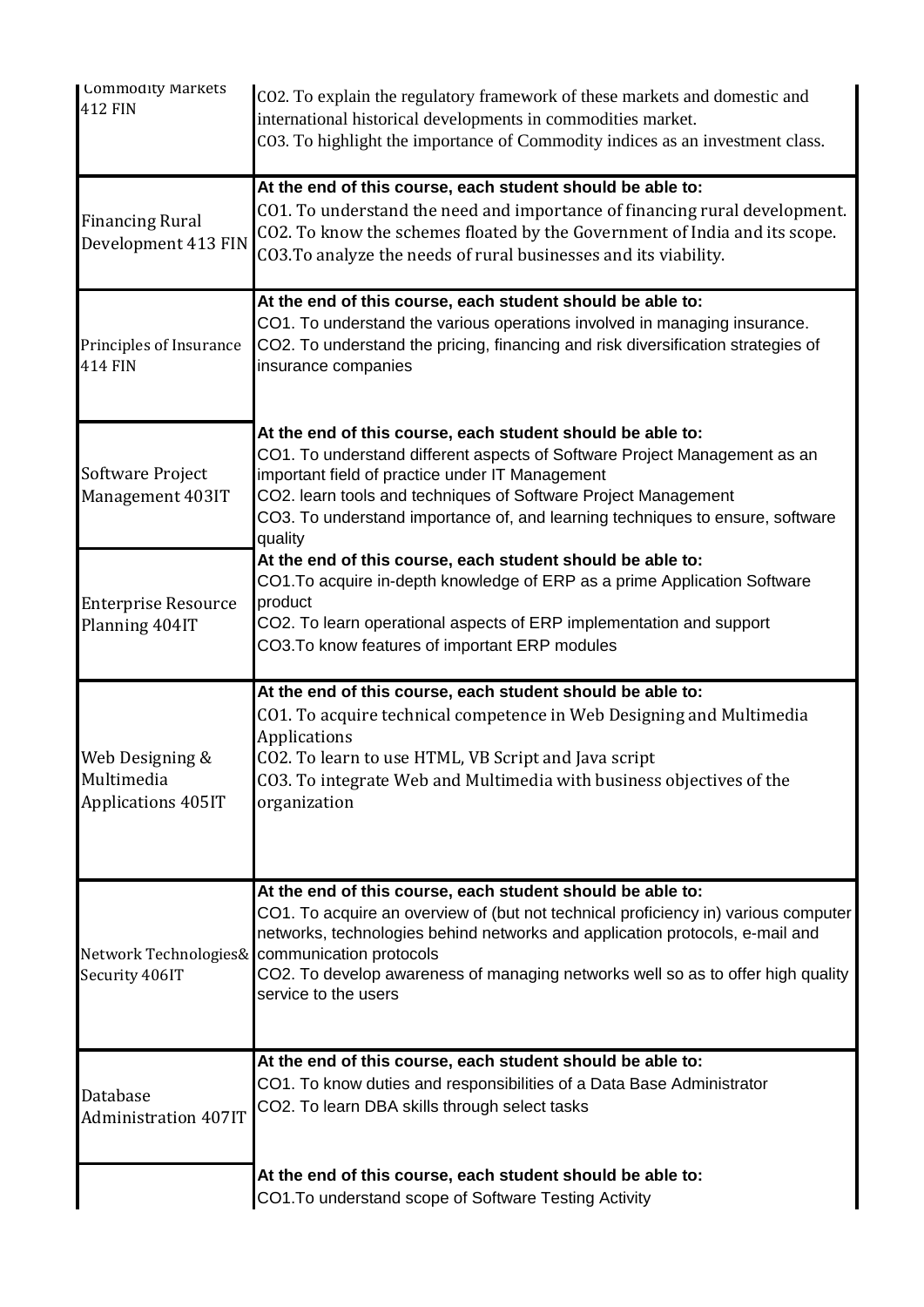| <b>Software Testing</b><br>Methods 408IT                         | CO2. To learn tools and techniques of Software Testing<br>CO3. To develop skill to design suitable test procedure in a given software<br>development environment                                                                                                                                                                                         |
|------------------------------------------------------------------|----------------------------------------------------------------------------------------------------------------------------------------------------------------------------------------------------------------------------------------------------------------------------------------------------------------------------------------------------------|
| <b>Information Security</b><br>&Audit 409IT                      | At the end of this course, each student should be able to<br>CO1. To understand perspectives of Information Security risks<br>CO2. To appreciate security audit as a preventive system<br>CO3. To know other techniques / approaches of risk prevention                                                                                                  |
| Data Warehousing &<br>Data Mining 410IT                          | At the end of this course, each student should be able to<br>CO1. To learn operational aspects of Data Warehousing and Data Mining<br>CO2. To know applications of Data Warehousing / Data Mining in business                                                                                                                                            |
| Geographical                                                     | At the end of this course, each student should be able to:<br>CO1. To explore and understand concept of Geographical Information Systems<br>Information System & CO2. To know tools and techniques of G.I.S.<br>its Applications 411IT CO3. To develop skills to implement G. I. S. in appropriate situations                                            |
| MS-Projects Lab 412IT                                            | At the end of this course, each student should be able to:<br>CO1. To learn operational aspects of MS-Projects<br>CO2. To know tools and techniques of MS-Projects<br>CO3. To acquire / develop skills of implementing MS-Projects in appropriate<br>situations                                                                                          |
| Internet Marketing &<br><b>Internet of Things</b><br>(IOT) 413IT | At the end of this course, each student should be able to:<br>CO1. To understand, various approaches to Internet Marketing<br>CO2.To learn advantages and disadvantages of approaches to Internet Marketing                                                                                                                                              |
| Microsoft Office 2010<br>Lab 414IT                               | At the end of this course, each student should be able to:<br>CO1. To enable students working in Microsoft office 2010 organize work more<br>efficiently & develop a fully unified office with Microsoft suite.<br>CO2. To provide an opportunity to learn advanced and uncommon features of<br>office - 2010 as on aid to career growth                 |
| <b>Business Process</b><br>Reengineering<br><b>4070PE</b>        | At the end of this course, each student should be able to:<br>CO1. To emphasize the key role of operations in bringing about the growth and<br>profitability of organizations.<br>CO2. To impart ideas, concepts and principles in operations strategy.<br>CO3. To understand use of quantitative tools in solving typical Operations Domain<br>Problems |
| <b>Total Quality</b>                                             | At the end of this course, each student should be able to:<br>CO1. To give various perspectives on Quality and various contributors to Quality.<br>Management 4040PE CO2. To provide an in-depth understanding of the various QC tools.<br>CO3. To introduce the frameworks of Global Quality Awards.                                                    |
|                                                                  | At the end of this course, each student should be able to:<br>CO1. To introduce various management system standards.                                                                                                                                                                                                                                     |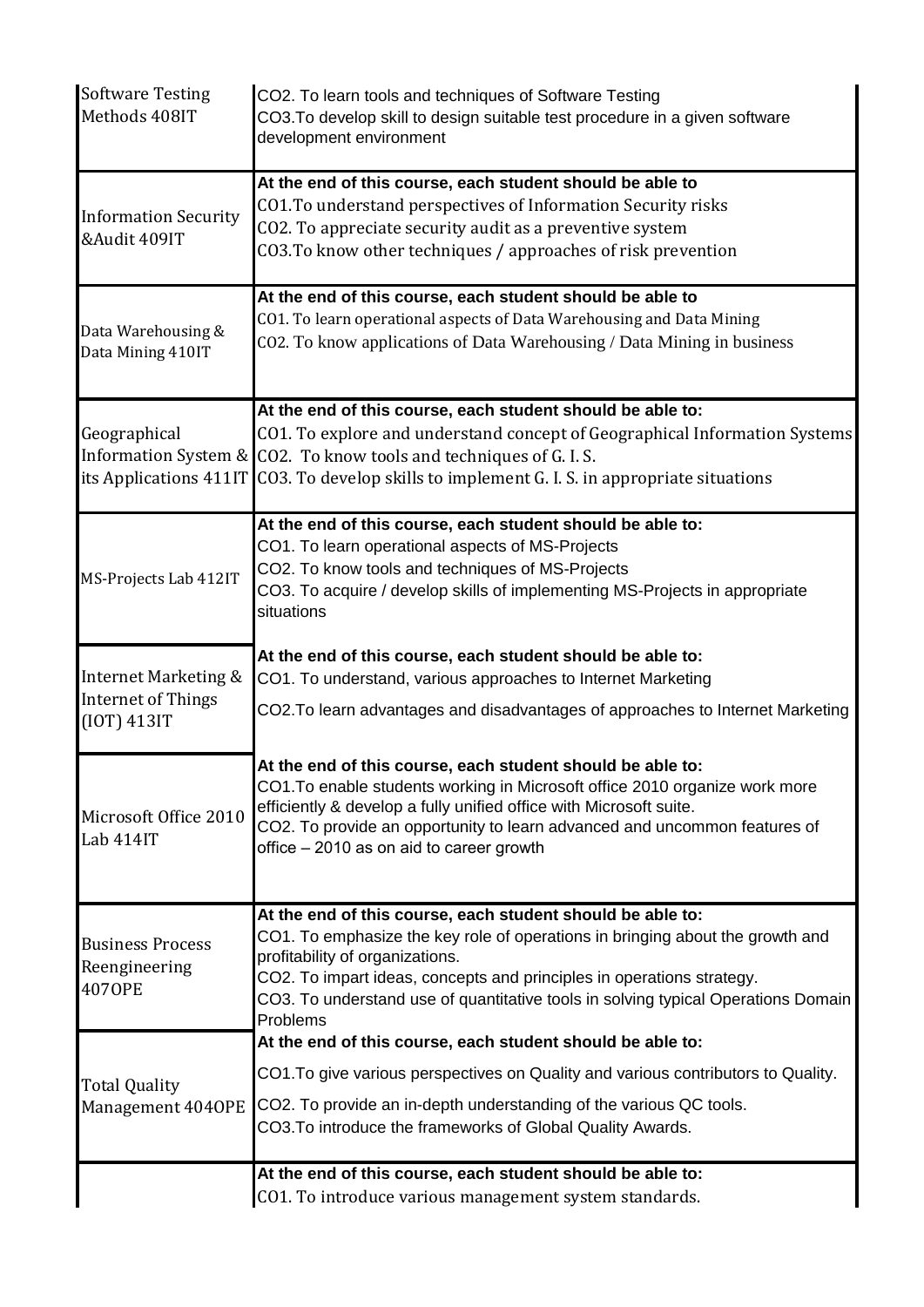| <b>Quality Management</b><br>Standards 4050PE                         | CO2. To explain the implementation and role of MR for IMS.<br>CO3. To help the students understand the implementation of IMS through<br>cases in services and manufacturing.                                                                                                                                                                                                                                                                                                                 |
|-----------------------------------------------------------------------|----------------------------------------------------------------------------------------------------------------------------------------------------------------------------------------------------------------------------------------------------------------------------------------------------------------------------------------------------------------------------------------------------------------------------------------------------------------------------------------------|
| <b>World Class</b><br>Manufacturing 4060PE                            | At the end of this course, each student should be able to:<br>CO1. To bring out the relevance and basics of World Class Manufacturing.<br>CO2. To highlight the current state of Indian Manufacturing                                                                                                                                                                                                                                                                                        |
| <b>Business Process</b><br>Reengineering<br><b>4070PE</b>             | At the end of this course, each student should be able to:<br>CO1. To explain how organizational performance in terms of efficiency and<br>effectiveness can be improved through BPR.<br>CO2. To introduce BPR as a change management tool.<br>CO3. To explore and master the fundamental principles of BPR.                                                                                                                                                                                 |
| <b>Enterprise Resource</b><br>Planning 4080PE                         | At the end of this course, each student should be able to:<br>CO1. To understand how a business works and how information systems fit into<br>business operations.<br>CO2. To understand the cross functional integration aspects of a business.<br>CO3. To understand better managerial decision making through real time data<br>integration and sharing.                                                                                                                                  |
| Financial<br>Perspectives in<br>Operations<br>Management 4090PE       | At the end of this course, each student should be able to<br>CO1. To highlight the importance of cost management as a key to profitability<br>and the key to successful Operations Management<br>CO2. To underline the role of cost management from a strategic perspective.<br>CO3. To teach the identification of key cost drivers and defined process of<br>managing operational costs.                                                                                                   |
| <b>Service Operations</b><br>Management 4100PE                        | At the end of this course, each student should be able to<br>CO1. To provide students with the concepts and tools necessary to effectively<br>manage a service operation.<br>CO2. To discuss best practices of World-Class Service.                                                                                                                                                                                                                                                          |
| <b>Business Process</b><br>Management 4110PE                          | At the end of this course, each student should be able to:<br>CO1. Students will be able to model processes for subsequent implementation<br>in Business Process Management Systems.<br>CO2. Students will be able to discern between technologies for human-centric<br>process automation and system-centric process automation.<br>CO3. Students will understand the difference between Business Processes and<br>Business Rules, and be able to select an appropriate information system. |
| Challenges and<br>Opportunities in<br>Operations<br>Management 4120PE | At the end of this course, each student should be able to:<br>CO1. To make the student understand the ways of managing risk in Operations<br>Management<br>CO2. To introduce various Environmental, Ethical and Technological issues in<br><b>Operations Management</b><br>CO3. To introduce Global Reporting Initiatives, SA 8001, CSR, CDM, CT concept                                                                                                                                     |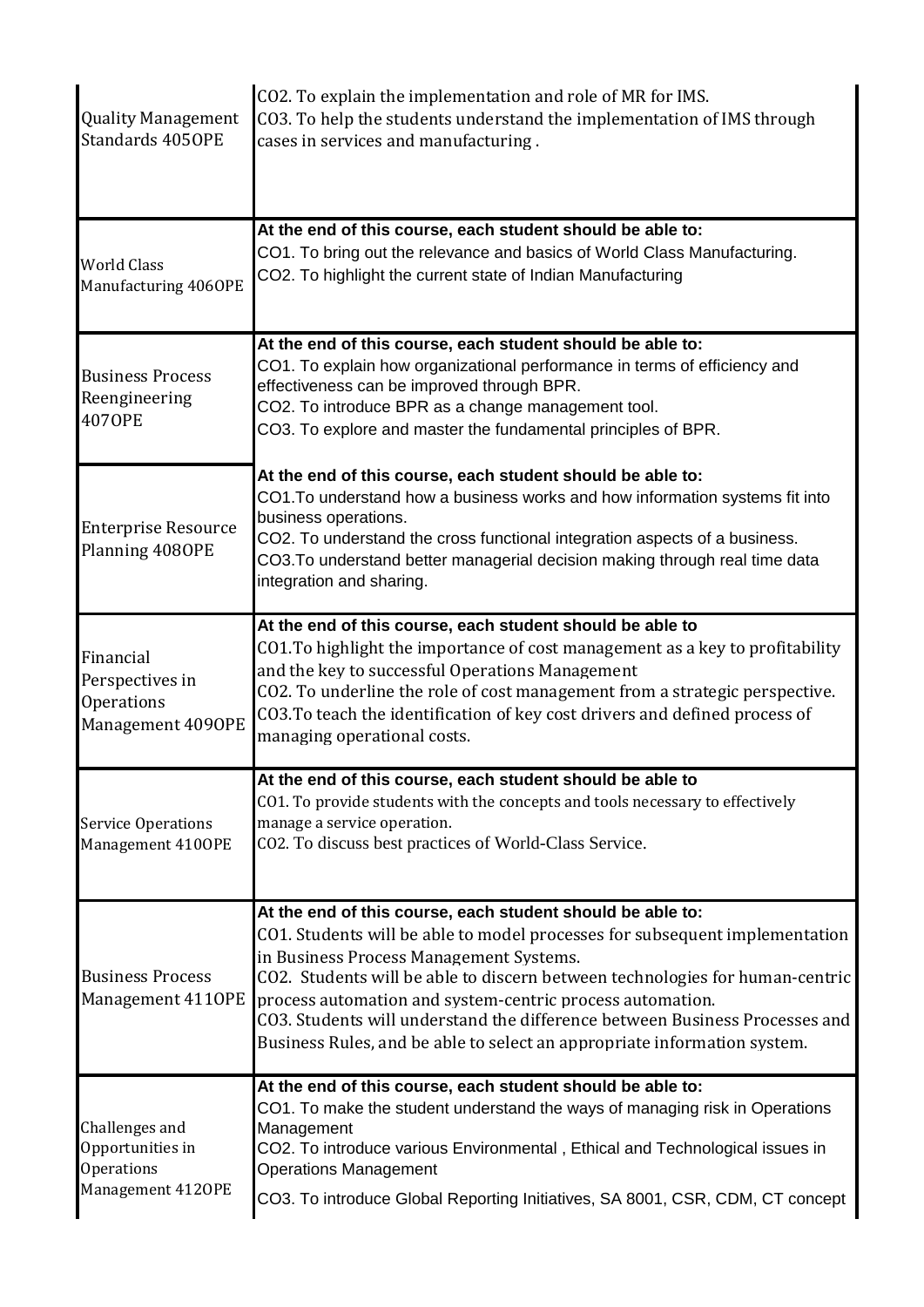| <b>Lean Manufacturing</b><br>4130PE                    | At the end of this course, each student should be able to:<br>CO1. To provide the concepts of Lean Manufacturing.<br>CO2. To give a hands on - How To - series of steps in Lean Manufacturing<br>Implementation.                                                                                                                                                                                                                                                                              |
|--------------------------------------------------------|-----------------------------------------------------------------------------------------------------------------------------------------------------------------------------------------------------------------------------------------------------------------------------------------------------------------------------------------------------------------------------------------------------------------------------------------------------------------------------------------------|
| Employment<br><b>Relations 403HR</b>                   | At the end of this course, each student should be able to:<br>CO1. Give students insight into the IR scenario in India<br>CO2. Make students understand important laws governing IR<br>CO3. Create understanding about role of Govt., society and trade union in IR                                                                                                                                                                                                                           |
| Strategic Human<br><b>Resource Management</b><br>404HR | At the end of this course, each student should be able to:<br>CO1. To make students understand HR implications of organizational strategies<br>CO2. Understand the various terms used to define strategy & its process<br>CO3. Understand HR strategies in Indian & global perspective                                                                                                                                                                                                        |
| & Development<br>405HR                                 | At the end of this course, each student should be able to:<br>CO1. To develop an understanding of the nature, functioning and design of<br>organization<br>Organizational Design CO2. Be able to understand the theory and practice relating to the processes of<br>organization development and change<br>CO3. Develop insight and competence in diagnostic and intervention processes<br>and skills for initiating and facilitating organizational processes and change in<br>organizations |
| Global HR 406HR                                        | At the end of this course, each student should be able to:<br>CO1. To give exposure to the students to international HR<br>CO2. To make students understand various initiatives in global HR<br>CO3. To make students understand various issues in global HR                                                                                                                                                                                                                                  |
| <b>Employee Reward</b><br>Management 407HR             | At the end of this course, each student should be able to<br>CO1. To appraise students with reward management system practiced in<br>organizations<br>CO2. To make students understand the process of setting reward management<br>system<br>CO3. To give students exposure to the reward management practices followed<br>various organizations                                                                                                                                              |
| <b>Change Management</b><br>408HR                      | At the end of this course, each student should be able to<br>CO1. To make students understand meaning of change and need for organizational<br>Change.<br>CO2. To appraise students with the change management process<br>CO3. To enable students to understand the influence of various environmental<br>factors on international business operations                                                                                                                                        |
| Indian Fronomy and                                     | At the end of this course, each student should be able to:<br>CO1. To explore students to the diversity of issues prevalent in the Indian<br>Economy.                                                                                                                                                                                                                                                                                                                                         |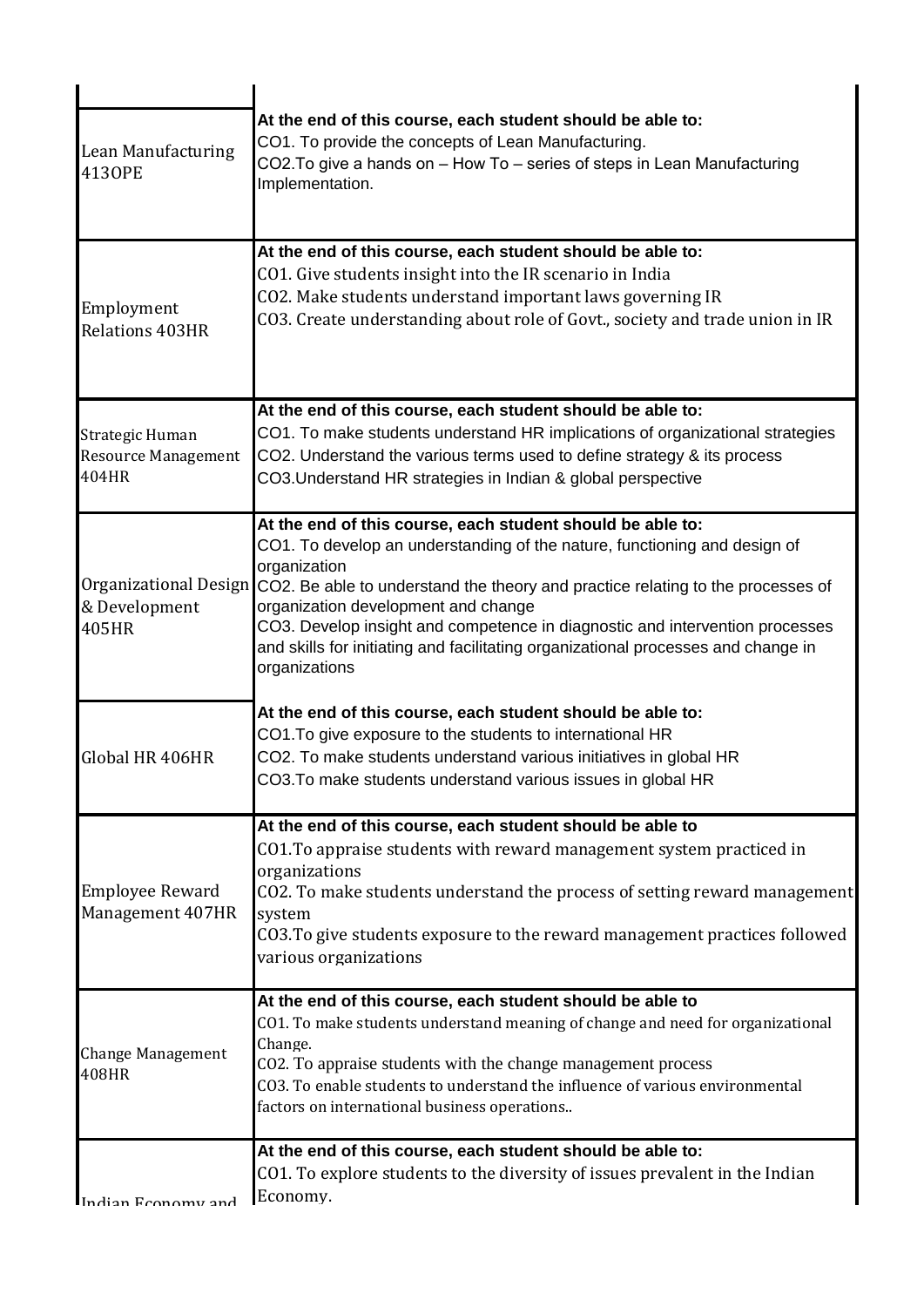| mulan numuniy anu<br><b>Trade Dependencies</b><br>404IB      | CO2. To provide insights to the students about the trade related issues of the<br>Indian Economy.<br>CO3. To make students realize the importance of trade in the present<br>globalized era.                                                                                                                                                                                                       |
|--------------------------------------------------------------|----------------------------------------------------------------------------------------------------------------------------------------------------------------------------------------------------------------------------------------------------------------------------------------------------------------------------------------------------------------------------------------------------|
|                                                              | At the end of this course, each student should be able to:                                                                                                                                                                                                                                                                                                                                         |
| Marketing to Emerging                                        | CO1. To understand needs and aspirations at the Bottom Of the Pyramid (BOP)                                                                                                                                                                                                                                                                                                                        |
| Markets & Bottom of<br>the Pyramid 406IB                     | CO2. To learn about opportunities that exist at BOP                                                                                                                                                                                                                                                                                                                                                |
| CrossCultural<br>Relationship<br>Marketing 407IB             | At the end of this course, each student should be able to:<br>CO1. To help students understand the cultural aspects of relationships.<br>CO2. To emphasize the need for cultural adaptation in relationship development<br>and negotiations.                                                                                                                                                       |
| Foreign Exchange<br>Management 408IB                         | At the end of this course, each student should be able to:<br>CO1.To introduce a systematic understanding of marketing strategy and decision<br>making in dynamic marketing environment.<br>CO2. To understand and apply the STP of marketing (segmentation, targeting,<br>positioning).<br>CO3. To understand and appreciate the concept of marketing strategy formulation<br>and implementation. |
| International<br><b>Business</b><br><b>Environment 403IB</b> | At the end of this course, each student should be able to:<br>CO1. To make the student aware about importance, concept and tools of<br>Foreign Exchange Management.                                                                                                                                                                                                                                |
| E Commerce 409IB                                             | At the end of this course, each student should be able to:<br>CO1. To introduce students to the concept of e-commerce<br>CO2. To equip students to assess e-commerce requirements of a business and<br>develop e -business plans                                                                                                                                                                   |
| <b>Enterprise Resource</b><br>Planning 410IB                 | At the end of this course, each student should be able to:<br>CO1. To help the student understand how a business works and how information<br>systems fit into business operations.<br>CO2. To emphasize the cross functional integration aspects of a business.<br>CO3. To enable better managerial decision making through real time data<br>integration and sharing.                            |
| Global HR 411IB                                              | At the end of this course, each student should be able to:<br>CO1. To give exposure to the students to international HR<br>CO2. To make students understand various initiatives in global HR<br>CO3. To make students understand various issues in global HR                                                                                                                                       |
|                                                              | At the end of this course, each student should be able to                                                                                                                                                                                                                                                                                                                                          |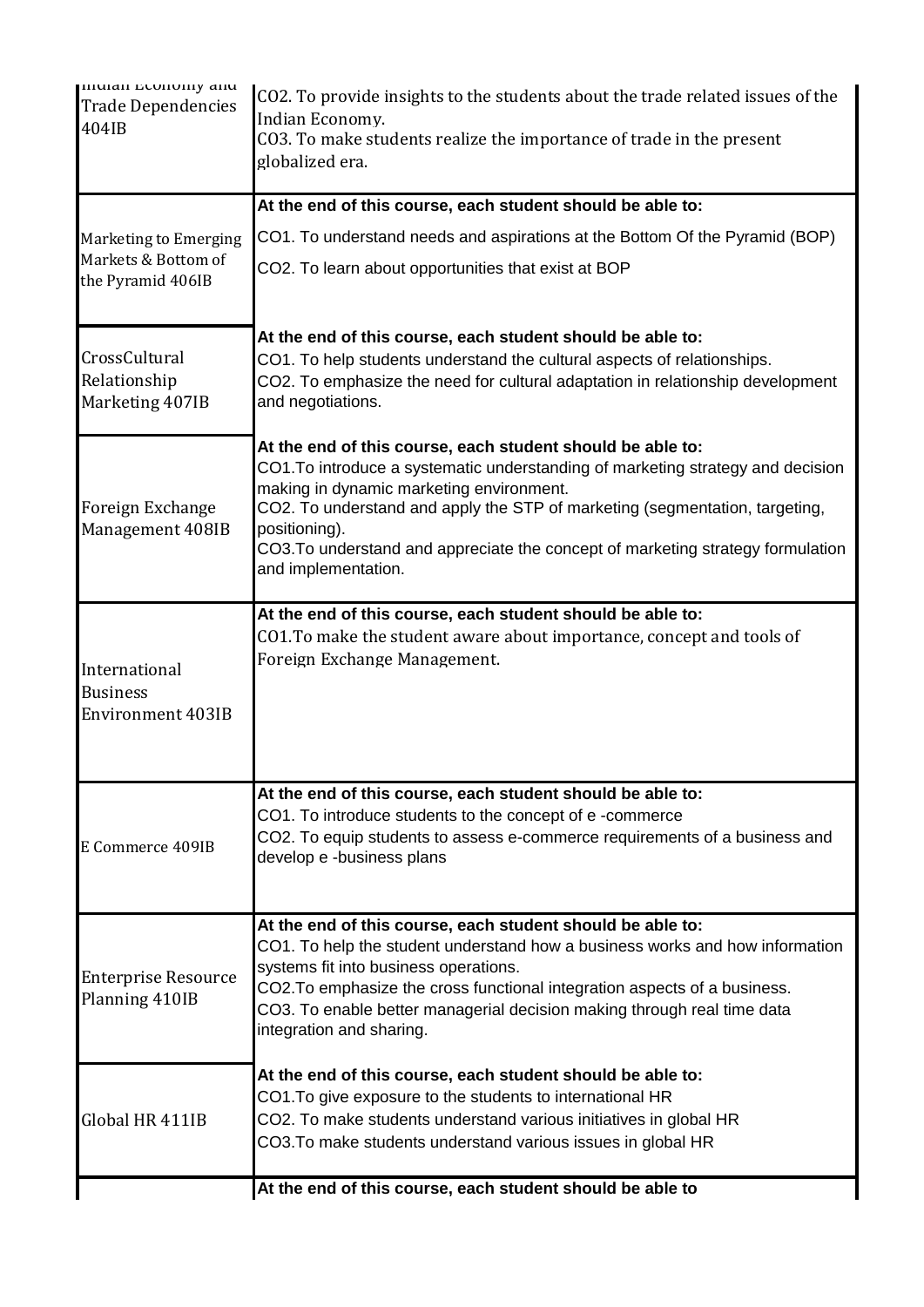| WTO and Intellectual<br><b>Property Rights</b><br>412IB                          | CO1. To sensitize the students about the importance of WTO and Intellectual<br>property in the global economy.                                                                                                                                                                                                                                                                      |
|----------------------------------------------------------------------------------|-------------------------------------------------------------------------------------------------------------------------------------------------------------------------------------------------------------------------------------------------------------------------------------------------------------------------------------------------------------------------------------|
| <b>Global Competitiveness</b><br>and Strategic Alliances<br>413IB                | At the end of this course, each student should be able to<br>CO1. To develop conceptual understanding of global competitiveness<br>CO2. To emphasize the need for cultural adaptation in relationship development<br>and negotiations.                                                                                                                                              |
| International<br>Diversity<br>Management 414IB                                   | At the end of this course, each student should be able to:<br>CO1. To equip students with the knowledge and importance of culture and<br>help them to manage International Diversity.<br>CO2. To understand procedural part of Indirect Taxes 3. To acquaint with<br>online filling of various Forms & Returns.<br>CO3. To acquaint with online filling of various Forms & Returns. |
| <b>Strategic Supply Chain</b><br>Management 403SCM                               | At the end of this course, each student should be able to:<br>CO1. To understand the role and objectives of Strategic Supply Chain<br>Management<br>CO2. To recognize the role and importance of strategic partnerships and alliances<br>in Supply Chain Management                                                                                                                 |
| Knowledge<br>Management in<br><b>Supply Chains</b><br>404SCM                     | At the end of this course, each student should be able to:<br>CO1.To know Supply Chain Systems Classification<br>CO2.To understand the role of IT as an enabler of Supply Chain Management for<br>today's businesses                                                                                                                                                                |
| <b>Enterprise Resource</b><br>Planning 406SCM                                    | At the end of this course, each student should be able to:<br>CO1. To help the student understand how a business works and how information<br>systems fit into business operations.<br>CO2. To emphasize the cross functional integration aspects of a business.                                                                                                                    |
| Purchasing &<br><b>Supplier Relationship</b><br>Management - II<br><b>407SCM</b> | At the end of this course, each student should be able to:<br>CO1. To provide an in-depth understanding of the fundamentals surrounding<br>purchasing in different contexts.<br>CO2. To make the students aware of the different demands placed on the<br>purchasing and supply chain managers by business stakeholders.                                                            |
| <b>Supply Chain Risk</b><br>Management 408SCM                                    | At the end of this course, each student should be able to:<br>CO1. To help the students understand the pressures on managing the supply<br>chain and their impact on supply chain's vulnerability to disruptions.                                                                                                                                                                   |
|                                                                                  | At the end of this course, each student should be able to:<br>CO1. To get acquainted with the changed role of Banking post 1991 Reforms.                                                                                                                                                                                                                                            |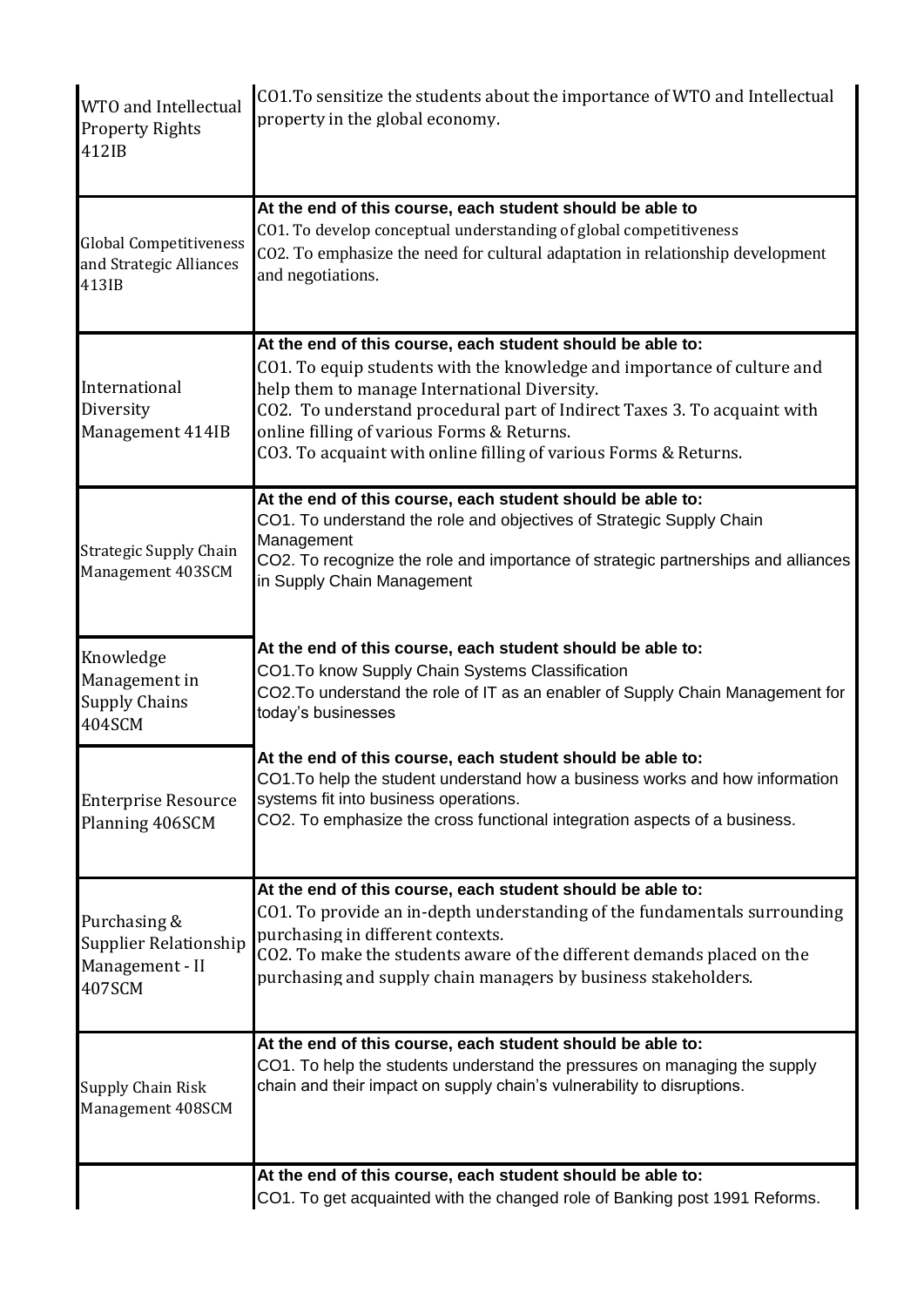| <b>II 409 FIN</b>                                                 | Banking Operations - CO2. To know the lending and borrowing rates along with the various mandatory<br>reserves.<br>CO3. To know the procedural compliances by bank's functionality.                                                                                                                                                                                                                            |
|-------------------------------------------------------------------|----------------------------------------------------------------------------------------------------------------------------------------------------------------------------------------------------------------------------------------------------------------------------------------------------------------------------------------------------------------------------------------------------------------|
| <b>Wealth and Portfolio</b><br>Management 410 FIN                 | At the end of this course, each student should be able to:<br>CO1. To understand the concept of Wealth Management<br>CO2. To understand the concept of Portfolio Management.<br>CO3. To understand various tools and methods of evaluating the portfolio.                                                                                                                                                      |
| <b>Fixed Income</b><br>Securities & Technical<br>Analysis 411 FIN | At the end of this course, each student should be able to<br>CO1. To analyze the fixed income securities markets and its implications for<br>investments.<br>CO2. To explain the market characteristics, instruments, selling techniques,<br>pricing and valuation issues with money market instruments.<br>CO3. To explain the specific features of the Indian Fixed Income Securities<br>Markets.            |
| <b>Commodity Markets</b><br><b>412 FIN</b>                        | At the end of this course, each student should be able to<br>CO1. To equip young managers with the knowledge of emerging commodities<br>derivatives trading practices in India.<br>CO2. To explain the regulatory framework of these markets and domestic and<br>international historical developments in commodities market.<br>CO3. To highlight the importance of Commodity indices as an investment class. |
| <b>Financing Rural</b><br>Development 413 FIN                     | At the end of this course, each student should be able to:<br>CO1. To understand the need and importance of financing rural development.<br>CO2. To know the schemes floated by the Government of India and its scope.<br>CO3. To analyze the needs of rural businesses and its viability.                                                                                                                     |
| Principles of Insurance<br>414 FIN                                | At the end of this course, each student should be able to:<br>CO1. To understand the various operations involved in managing insurance.<br>CO2. To understand the pricing, financing and risk diversification strategies of<br>insurance companies                                                                                                                                                             |
| Software Project<br>Management 403IT                              | At the end of this course, each student should be able to:<br>CO1. To understand different aspects of Software Project Management as an<br>important field of practice under IT Management<br>CO2. learn tools and techniques of Software Project Management<br>CO3. To understand importance of, and learning techniques to ensure, software<br>quality                                                       |
| <b>Enterprise Resource</b><br>Planning 404IT                      | At the end of this course, each student should be able to:<br>CO1. To acquire in-depth knowledge of ERP as a prime Application Software<br>product<br>CO2. To learn operational aspects of ERP implementation and support<br>CO3. To know features of important ERP modules                                                                                                                                    |
| Web Designing &                                                   | At the end of this course, each student should be able to:<br>CO1. To acquire technical competence in Web Designing and Multimedia<br><b>Applications</b><br>CO2. To learn to use HTML, VB Script and Java script                                                                                                                                                                                              |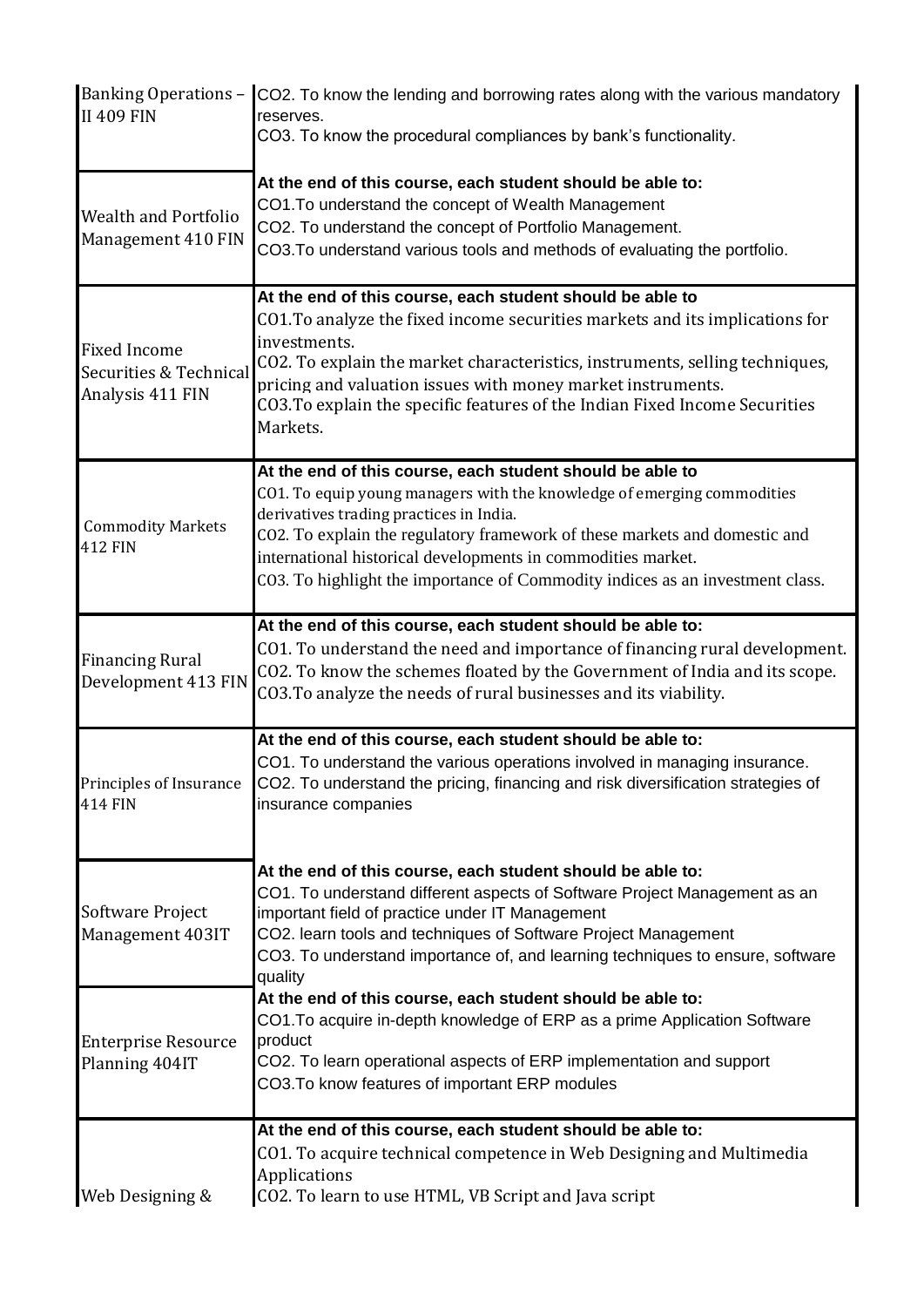| Multimedia<br>Applications 405IT                                            | CO3. To integrate Web and Multimedia with business objectives of the<br>organization                                                                                                                                                                                                                                                                                                         |
|-----------------------------------------------------------------------------|----------------------------------------------------------------------------------------------------------------------------------------------------------------------------------------------------------------------------------------------------------------------------------------------------------------------------------------------------------------------------------------------|
| Security 406IT                                                              | At the end of this course, each student should be able to:<br>CO1. To acquire an overview of (but not technical proficiency in) various computer<br>networks, technologies behind networks and application protocols, e-mail and<br>Network Technologies& communication protocols<br>CO2. To develop awareness of managing networks well so as to offer high quality<br>service to the users |
| Database<br><b>Administration 407IT</b>                                     | At the end of this course, each student should be able to:<br>CO1. To know duties and responsibilities of a Data Base Administrator<br>CO2. To learn DBA skills through select tasks                                                                                                                                                                                                         |
| <b>Software Testing</b><br>Methods 408IT                                    | At the end of this course, each student should be able to:<br>CO1. To understand scope of Software Testing Activity<br>CO2. To learn tools and techniques of Software Testing<br>CO3. To develop skill to design suitable test procedure in a given software<br>development environment                                                                                                      |
| <b>Information Security</b><br>&Audit 409IT                                 | At the end of this course, each student should be able to<br>CO1. To understand perspectives of Information Security risks<br>CO2. To appreciate security audit as a preventive system<br>CO3. To know other techniques / approaches of risk prevention                                                                                                                                      |
| Data Warehousing &<br>Data Mining 410IT                                     | At the end of this course, each student should be able to<br>CO1. To learn operational aspects of Data Warehousing and Data Mining<br>CO2. To know applications of Data Warehousing / Data Mining in business                                                                                                                                                                                |
| Geographical                                                                | At the end of this course, each student should be able to:<br>CO1. To explore and understand concept of Geographical Information Systems<br>Information System & CO2. To know tools and techniques of G.I.S.<br>its Applications 411IT CO3. To develop skills to implement G. I. S. in appropriate situations                                                                                |
| MS-Projects Lab 412IT                                                       | At the end of this course, each student should be able to:<br>CO1. To learn operational aspects of MS-Projects<br>CO2. To know tools and techniques of MS-Projects<br>CO3. To acquire / develop skills of implementing MS-Projects in appropriate<br>situations                                                                                                                              |
| <b>Internet Marketing &amp;</b><br><b>Internet of Things</b><br>(IOT) 413IT | At the end of this course, each student should be able to:<br>CO1. To understand, various approaches to Internet Marketing<br>CO2.To learn advantages and disadvantages of approaches to Internet Marketing                                                                                                                                                                                  |
|                                                                             | At the end of this course, each student should be able to:                                                                                                                                                                                                                                                                                                                                   |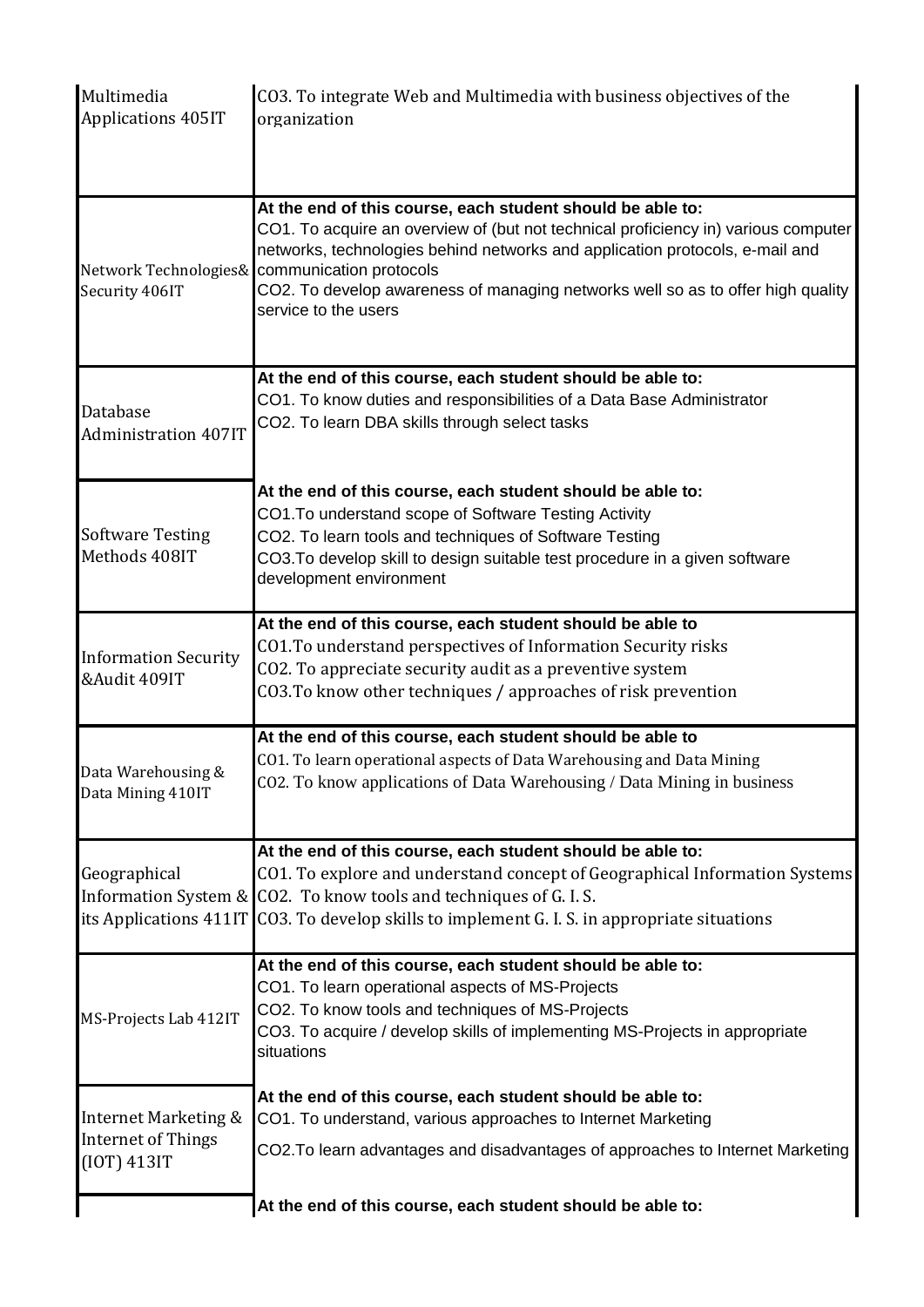|                                                 | At the end of this course, each student should be able to                                                                                                                                                                                                                                                                                                                                                                                                                                                                             |
|-------------------------------------------------|---------------------------------------------------------------------------------------------------------------------------------------------------------------------------------------------------------------------------------------------------------------------------------------------------------------------------------------------------------------------------------------------------------------------------------------------------------------------------------------------------------------------------------------|
| Logistics and Supply<br>Chain Management<br>409 | At the end of this course, each student should be able to<br>CO1To understand the importance of Supply Chain Management. Management<br>CO2. To know the various aspects of Supply Chain Management.<br>CO3. To study the current trends in SCM.                                                                                                                                                                                                                                                                                       |
| <b>Event Management</b><br>408THM               | At the end of this course, each student should be able to:<br>CO1. To acquaint students with fundamentals of event management<br>CO2. To enhance professional skills related to event management                                                                                                                                                                                                                                                                                                                                      |
| <b>Economic Analysis for</b><br>Services 407THM | At the end of this course, each student should be able to:<br>CO1. To introduce the concepts of scarcity and efficiency<br>CO2. To explain principles of micro economics relevant to managing hospitality<br>organization                                                                                                                                                                                                                                                                                                             |
| Data Analysis Lab<br>406THM                     | At the end of this course, each student should be able to:<br>CO1. To have hands- on experience on data analysis<br>CO2. To develop problem-solving skills                                                                                                                                                                                                                                                                                                                                                                            |
| <b>Hotel Administration</b><br>Management       | At the end of this course, each student should be able to:<br>CO1. To study the flow of activities and functions in today's lodging operation.<br>To establish the importance of Front office and House Keeping and its role in<br>the hospitality industry.<br>CO2. Understand the best practice in Front Office and Housekeeping<br>operations methodology by the practical application of theoretical knowledge.<br>CO3. To help the students understand the implementation of IMS through<br>cases in services and manufacturing. |
| Tourism Planning and<br>Development<br>404THM   | At the end of this course, each student should be able to:<br>CO1. To understand the components and mechanism of tourism<br>CO2. To acquire Knowledge in the planning and development of tourist attractions                                                                                                                                                                                                                                                                                                                          |
| <b>Strategic Hospitality</b><br>Management      | At the end of this course, each student should be able to:<br>CO1. To understand the concept and process of strategic management to be<br>adopted in the hospitality and tourism industry<br>CO2. Knowledge about the strategies that a firm has to possess to be competitive                                                                                                                                                                                                                                                         |
| Microsoft Office 2010<br>Lab 414IT              | CO1. To enable students working in Microsoft office 2010 organize work more<br>efficiently & develop a fully unified office with Microsoft suite.<br>CO2. To provide an opportunity to learn advanced and uncommon features of<br>office - 2010 as on aid to career growth                                                                                                                                                                                                                                                            |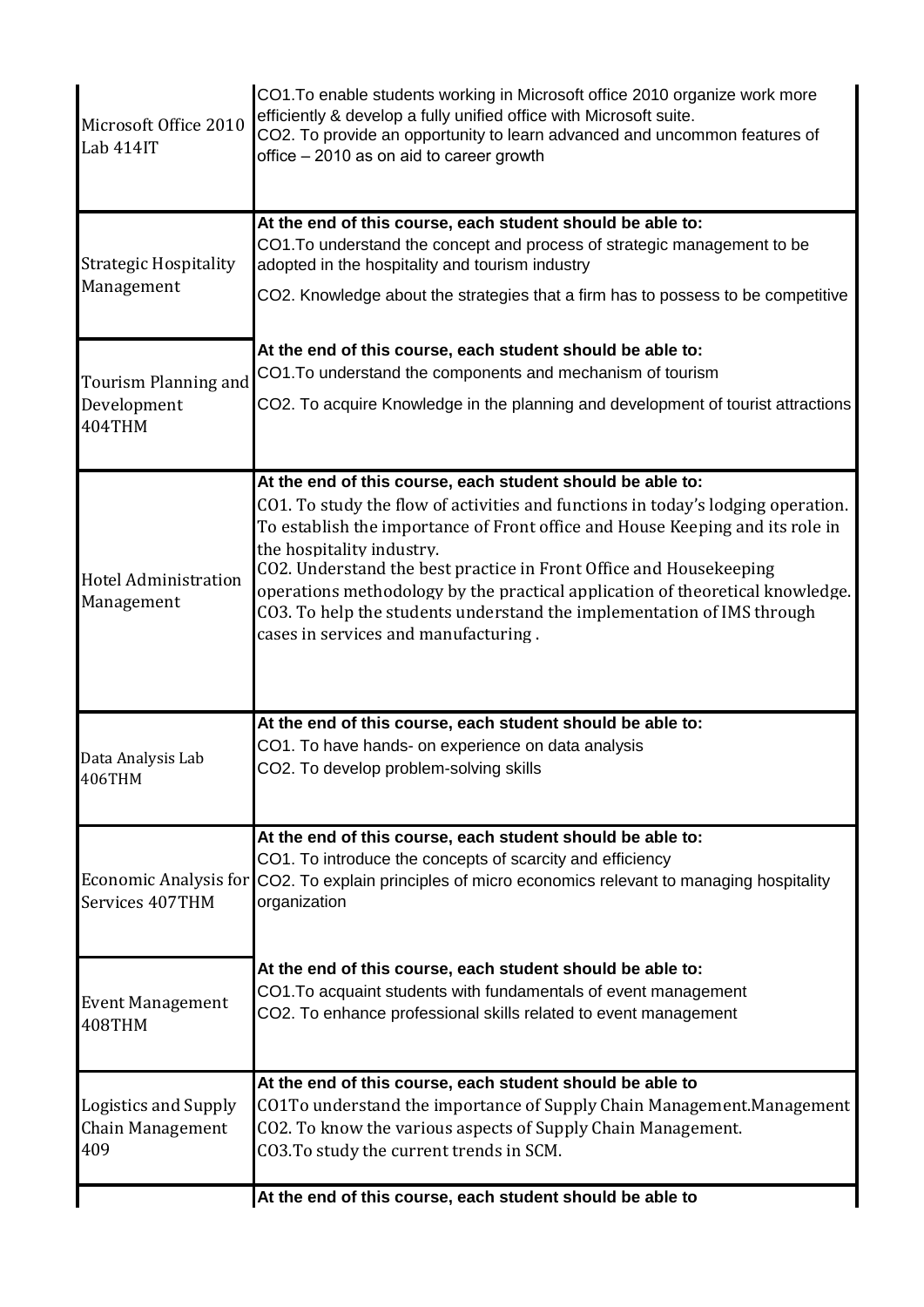| <b>Strategic Hospitality</b><br>Management 403THM          | CO1. To understand the concept and process of strategic management to be adopted<br>in the hospitality and tourism industry<br>CO2. Knowledge about the strategies that a firm has to possess to be competitive                                                                                                                                                                                                     |
|------------------------------------------------------------|---------------------------------------------------------------------------------------------------------------------------------------------------------------------------------------------------------------------------------------------------------------------------------------------------------------------------------------------------------------------------------------------------------------------|
| Tourism Planning and<br>Development                        | At the end of this course, each student should be able to:<br>CO1. To understand the components and mechanism of tourismSystems.<br>CO2. To acquire Knowledge in the planning and development of tourist<br>attractions.                                                                                                                                                                                            |
| <b>Hotel Administration</b><br>Management 405THM           | At the end of this course, each student should be able to:<br>CO1. To study the flow of activities and functions in today's lodging operation. To<br>establish the importance of Front office and House Keeping and its role in the<br>hospitality industry.<br>CO2. Understand the best practice in Front Office and Housekeeping operations<br>methodology by the practical application of theoretical knowledge. |
| Data Analysis Lab<br>406THM                                | At the end of this course, each student should be able to:<br>CO1. To have hands- on experience on data analysis<br>CO2. To develop problem-solving skills                                                                                                                                                                                                                                                          |
| Economic Analysis for<br>Services 407THM                   | At the end of this course, each student should be able to:<br>CO1. To introduce the concepts of scarcity and efficiency<br>CO2. To explain principles of micro economics relevant to managing hospitality<br>organization                                                                                                                                                                                           |
| <b>Event Management</b><br>408THM                          | At the end of this course, each student should be able to<br>CO1. To acquaint students with fundamentals of event management<br>CO2. To enhance professional skills related to event management                                                                                                                                                                                                                     |
| Logistics and Supply<br>Chain Management 409               | At the end of this course, each student should be able to<br>CO1. To understand the importance of Supply Chain Management.industry<br>CO2. To know the various aspects of Supply Chain Management.                                                                                                                                                                                                                  |
| Food and Beverage<br>Management<br>410THM                  | At the end of this course, each student should be able to:<br>CO1. To understand the nature and scope of Food and Beverage Management<br>CO2. To study the empirical foundations and develop a professional<br>orientation toward the practice of food and beverage management as it<br>applies to business, culinary arts and hospitality                                                                          |
| <b>Professional Skills</b><br>Development Lab<br>$A11$ TUM | At the end of this course, each student should be able to:<br>CO1. To enable learners to speak fluently and flawlessly in all kinds of<br>communicative Contexts with speakers of all nationalities.                                                                                                                                                                                                                |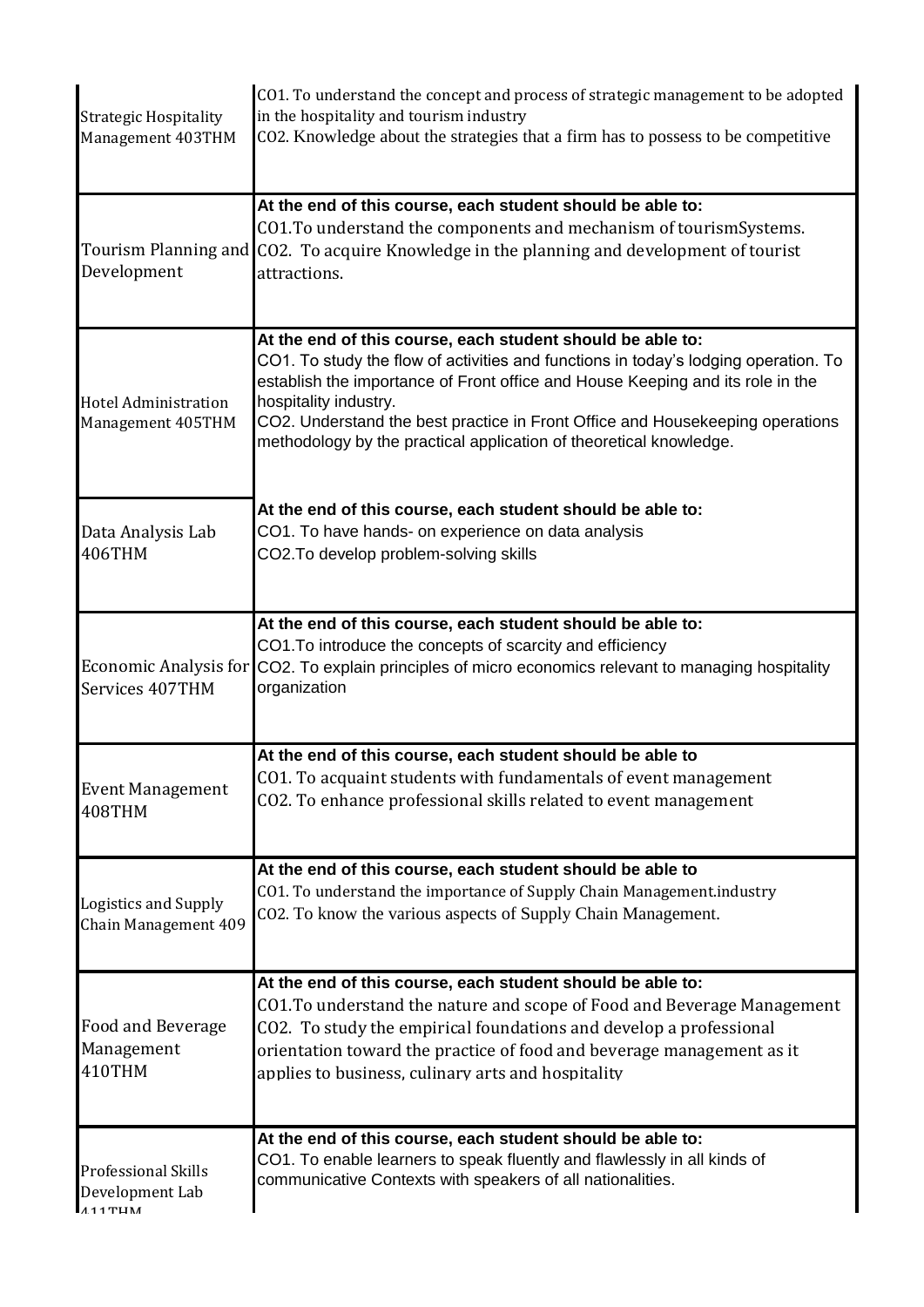| 14 L L L IT IVI                                            |                                                                                                                                                                                                        |
|------------------------------------------------------------|--------------------------------------------------------------------------------------------------------------------------------------------------------------------------------------------------------|
| <b>Statistics for</b><br>Hospitality and<br>Tourism 412THM | At the end of this course, each student should be able to:<br>CO1. To learn the applications of statistics in business decision making in service<br>sector.<br>CO2. To develop problem-solving skills |